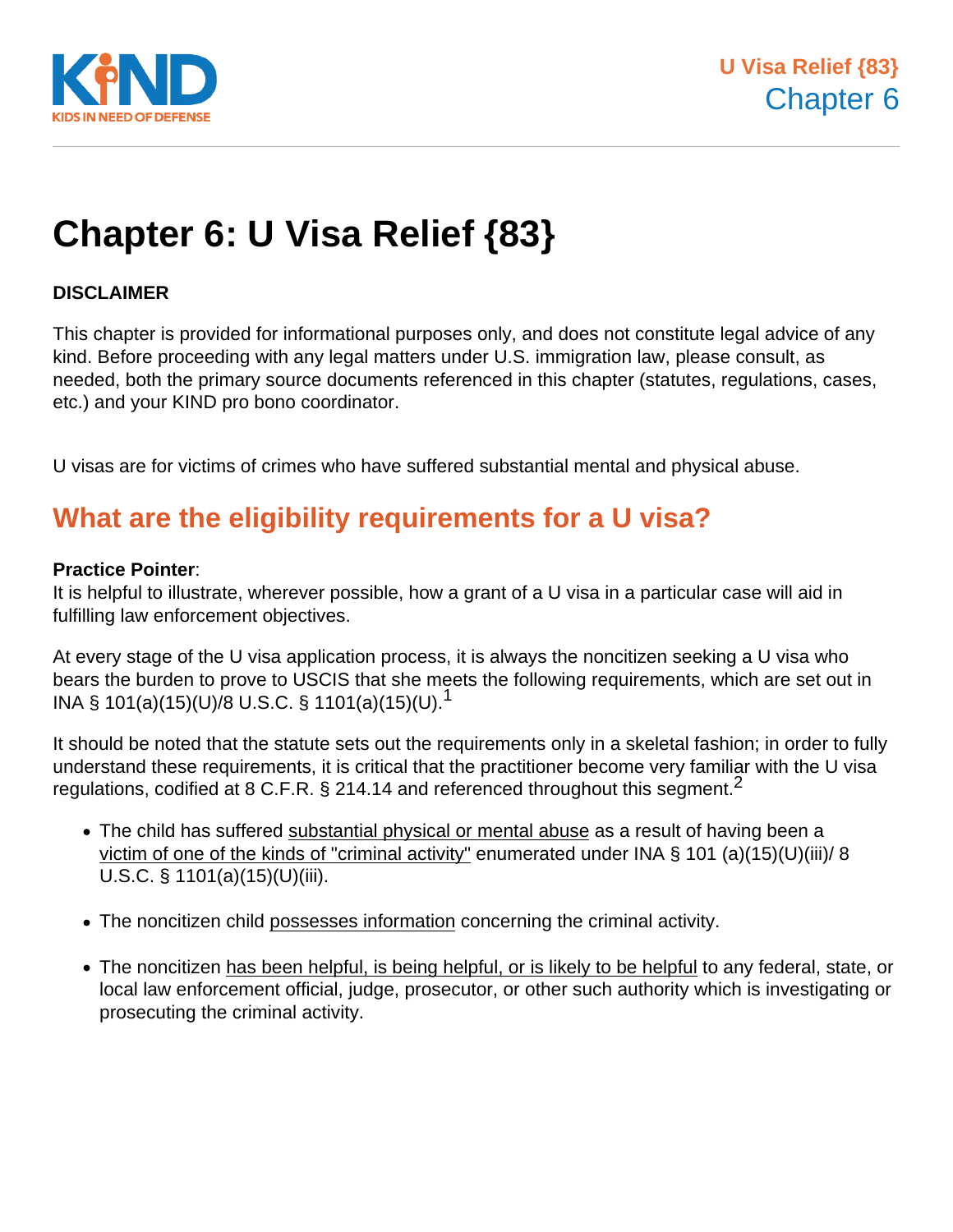

#### **Child Practice Pointer**:

If the person applying for a U visa is a minor under the age of 16, then a "parent, guardian, or next friend" can possess the information and provide the required assistance in place of the minor.<sup>3</sup> A "next friend" is one who: $4$ 

- Appears in a lawsuit to act for the benefit of a noncitizen under 16 years of age.
- Has himself/herself suffered substantial physical or mental abuse as a result of being a victim of "qualifying criminal activity."
- Is neither a party to the legal proceeding nor appointed as a guardian.

AND the criminal activity either:

- Violated the laws of the United States.
- OR occurred in the United States, on an Indian reservation, on a military installation, or in any territory or possession of the United States.

### **What does it mean to suffer "substantial physical or mental abuse"?**

"Physical or mental abuse" is injury or harm to the victim's person, or harm to or impairment of the emotional or psychological soundness of the victim.<sup>5</sup>

Substantiality of the abuse: In evaluating whether the abuse was substantial, USCIS considers a number of factors, including (but not limited to): $6$ 

- Nature of the injury inflicted or suffered.
- Severity of the perpetrator's conduct.
- Severity of the harm inflicted.
- Duration of the infliction of the harm.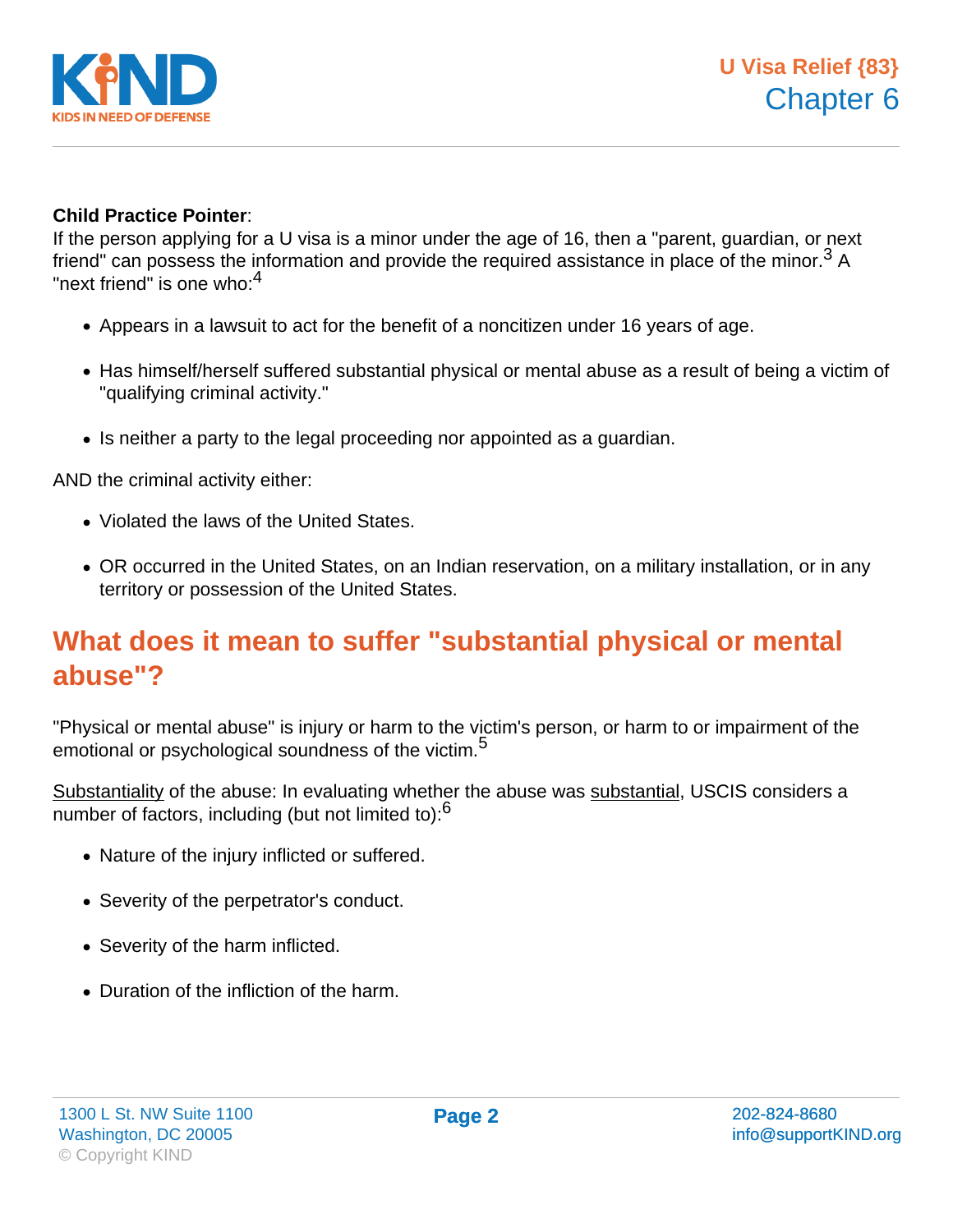

Extent to which there is permanent or serious harm to the appearance, health, or physical or mental soundness of the victim, including aggravation of pre-existing conditions.

No single factor is a prerequisite to establish that the abuse suffered was substantial.

Also, the existence of one or more of the factors automatically does not create a presumption that the abuse suffered was substantial. A series of acts taken together may be considered to constitute substantial physical or mental abuse even where no single act alone rises to that level. $\ell$ 

# **Who is a "victim" of "qualifying criminal activity"?**

Under the regulations, a qualifying "victim" is one who "has suffered direct and proximate harm as a result of the commission of qualifying criminal activity."<sup>8</sup> Mere allegations that the child was subject to, for example, "false imprisonment" are not enough; rather, the child should supply evidence and specific facts from which the decision-maker at USCIS may reasonably conclude that she "has suffered direct and proximate harm as a result of the commission of qualifying criminal activity."<sup>9</sup>

### **Does the principal U visa petitioner always need to be the direct victim of the underlying criminal activity?**

Not always. The regulations provide that the following family members of the direct victims of criminal activity are still considered primary "victims" for U visa purposes, thus enabling them to apply directly for U visa relief, even though the underlying criminal activity was not perpetrated directly upon them. These persons are often referred to as "indirect victims."<sup>10</sup>

- A noncitizen spouse of the direct victim
- A child of the direct victim who is under the age of 21  $\circ$  The child must also be unmarried $^{11}$
- If the direct victim is under 21 years of age
	- $\circ$  A parent of the direct victim
	- $\circ$  A sibling of the direct victim who is
		- **Unmarried and**
		- Under 18 years of age.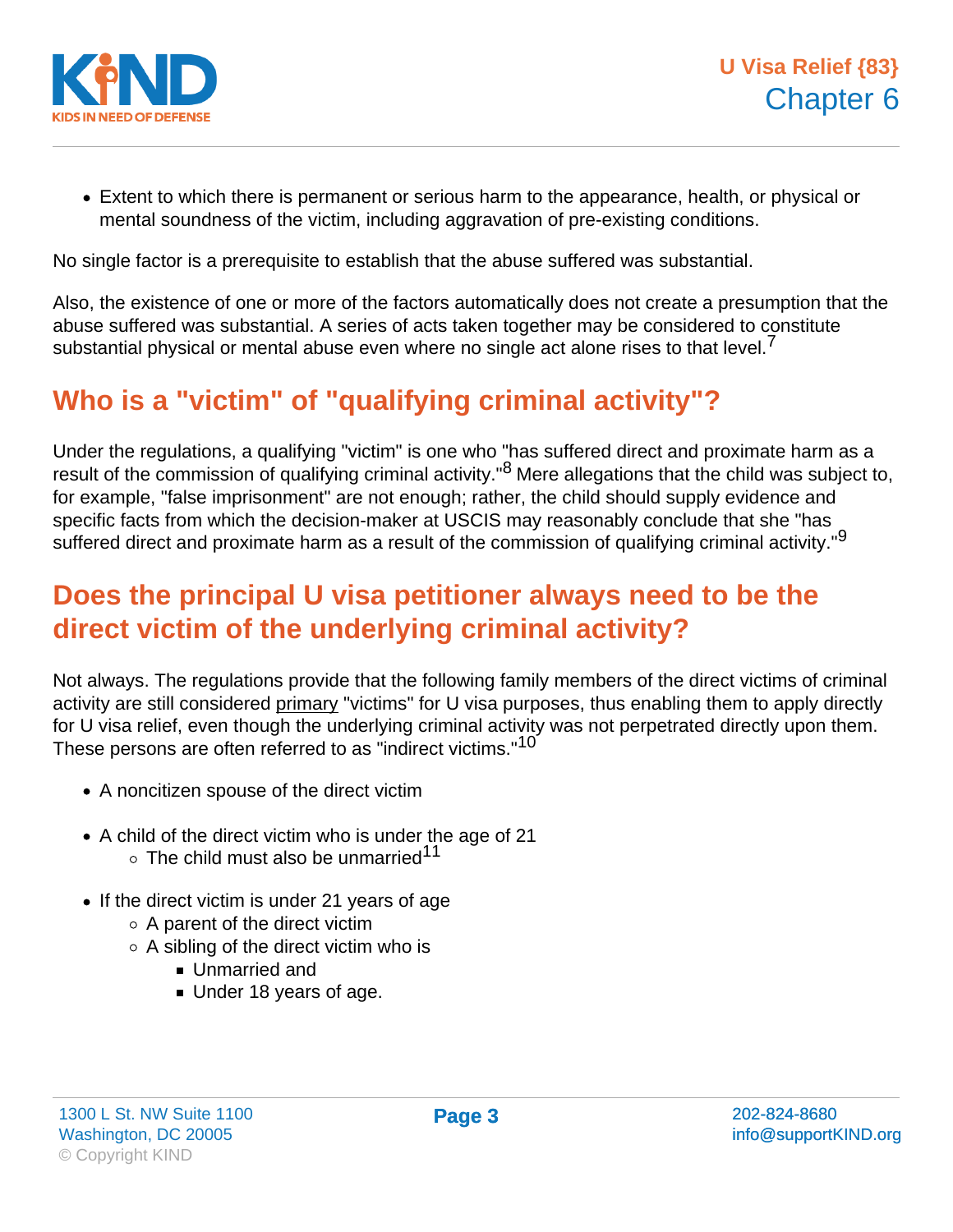

# **Can any family member of the direct victim be a "victim" for U visa purposes?**

Family members of the direct victim may only be "indirect victims" when the direct victim is:  $12$ 

Either:

- Dead due to murder or manslaughter (i.e., homicide).
- Or incompetent or incapacitated for any reason.

And is by reason of such death or incapacity unable to:

- Provide information concerning the criminal activity.
- Or be helpful in the investigation or prosecution of the criminal activity.

### **Can a bystander ever be the indirect victim of "criminal activity", even if unrelated to the direct victim?**

Yes. USCIS may treat as indirect victims, on a case-by-case basis, bystanders who suffer unusually direct injuries, such as a pregnant bystander who suffers a miscarriage for fright over witnessing a violent crime.<sup>13</sup>

# **When is a U visa petitioner a victim of witness tampering, obstruction of justice, or perjury?**

Sometimes, criminals victimize noncitizens in order to interfere with the investigation or prosecution of crimes that may fall outside the statutory list of "criminal activities" which can underlie a U visa application. So that the U visa provisions can cover these situations, the regulations provide that a U visa petitioner is a victim of witness tampering, obstruction of justice, perjury (or attempt, solicitation, or conspiracy to commit these criminal activities) if:<sup>14</sup>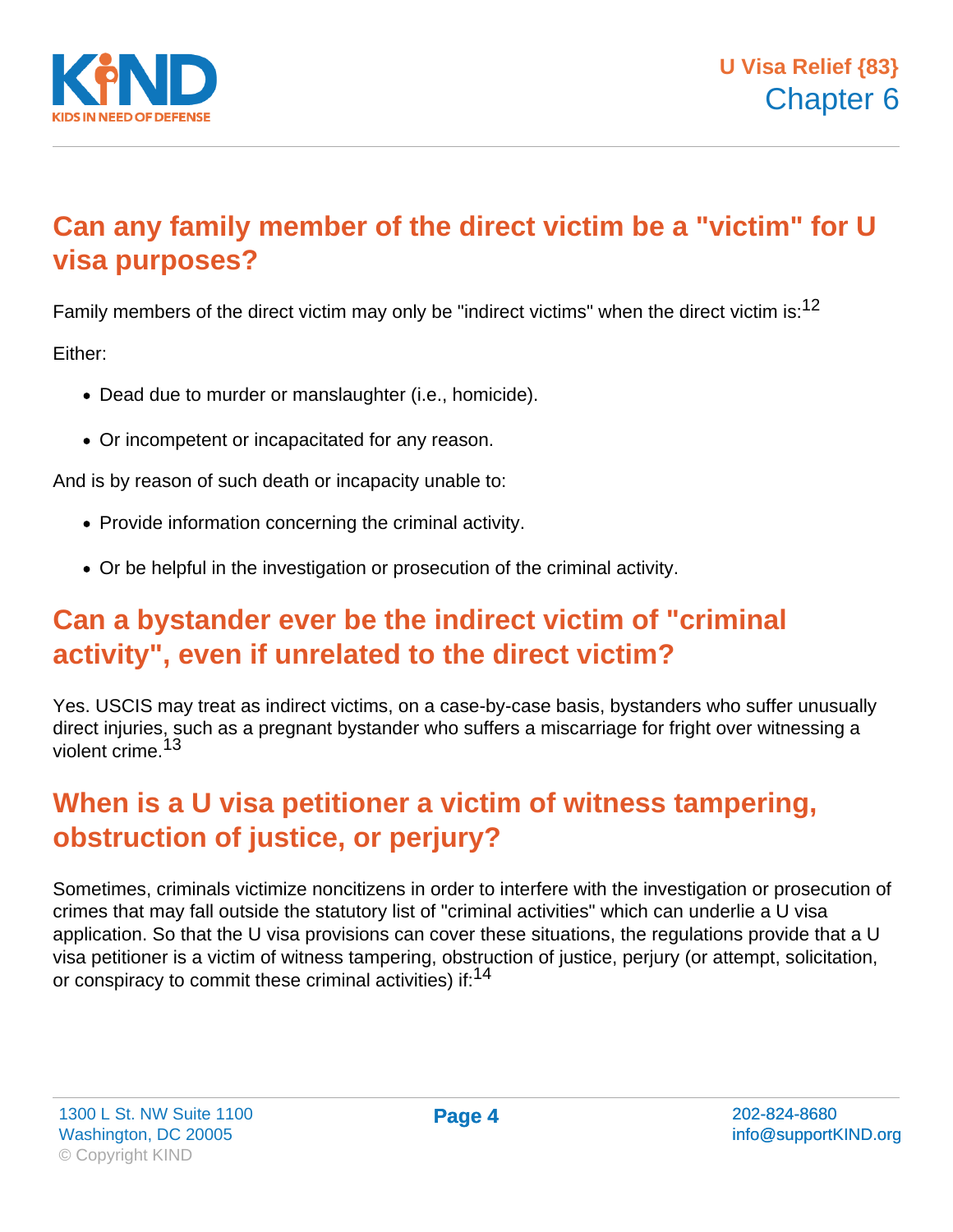

- The petitioner has been directly and proximately harmed by the perpetrator of the criminal activity (i.e., by the would-be witness-tamperer), and
- There are reasonable grounds to conclude that the perpetrator committed the criminal activity (i.e., harmed the petitioner), at least in principal part, as a means to:
	- $\circ$  Avoid or frustrate efforts to investigate, arrest, prosecute, or otherwise bring to justice the perpetrator for other criminal activity (i.e. criminal activity other than the witness tampering, obstruction of justice, or perjury of which the petitioner was a direct victim).
	- $\circ$  Or further the perpetrator's abuse or exploitation of, or undue control over, the petitioner through manipulation of the legal system.

# **What kinds of activities constitute "criminal activity" for U visa purposes?**

Under the U visa statute: "criminal activity" includes only one or more of the following enumerated criminal acts, or any similar activity, which must violate federal, state, or local criminal law:<sup>15</sup>

- Rape
- $\cdot$  Torture<sup>16</sup>
- Trafficking<sup>17</sup>
- Incest
- Domestic violence
- Sexual assault
- Abusive sexual contact
- Prostitution
- Sexual exploitation
- Female genital mutilation
- Held a hostage
- Peonage<sup>18</sup>
- $\bullet$  Involuntary servitude<sup>19</sup>
- $\bullet$  Involvement in slave trade<sup>20</sup>
- Kidnapping
- Abduction
- Unlawful criminal restraint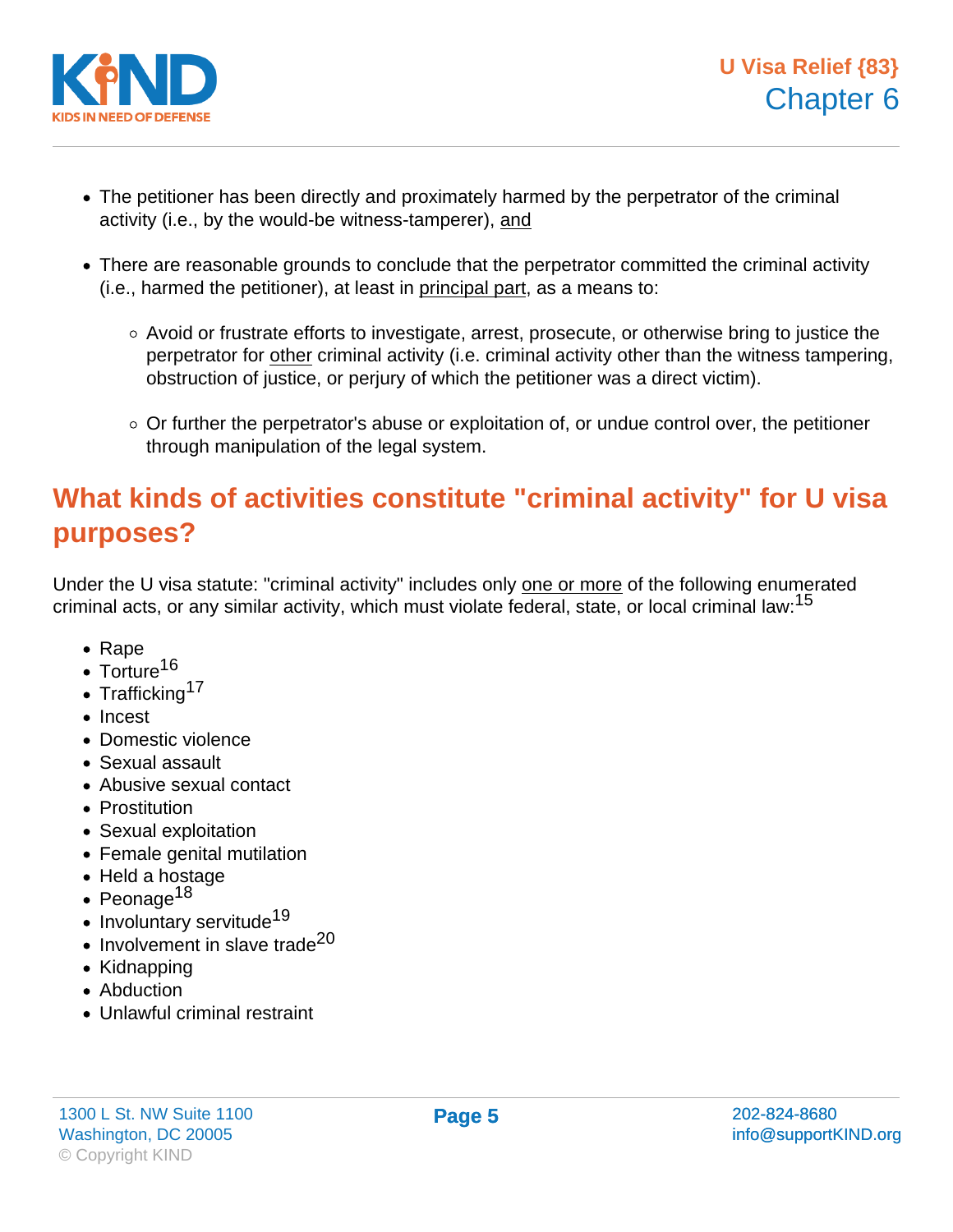

- False imprisonment
- Blackmail
- Extortion
- Manslaughter
- Murder
- Felonious assault
- Witness tampering
- Obstruction of justice
- Perjury
- Attempt, conspiracy, or solicitation to commit any of the above.

For U visa purposes, no one actually needs to be officially charged with committing any of these crimes.<sup>21</sup> The criminal activity also does not need to be the subject of any active investigation or prosecution at the time the U visa petition is filed.<sup>22</sup> A plain reading of the statute and regulations seems to require that the petitioner be the victim of some unlawful activity, which amounts in substance to one of the criminal activities listed in INA § 101 (a)(15)(U)(iii).<sup>23</sup>

# **Must the U visa applicant obtain any certification from law enforcement or similar personnel?**

INA § 214(p)/8 U.S.C. § 1184(p) requires that the U visa petition contain a certification from a federal, state, or local<sup>24</sup> law enforcement official who is investigating or prosecuting the criminal activity; the certification must state that the noncitizen has been helpful, is being helpful, or is likely to be helpful in the investigation or prosecution of the criminal activity.<sup>25</sup>

A certifying official can also include a federal, state, or local judge. $^{26}$ 

The certifying official must complete USCIS Form I-918, Supplement B. The regulations set out further requirements of both the certifying official and of the corresponding law enforcement agency.

Agencies whose law enforcement officials may provide the required certification include those agencies which have criminal investigative jurisdiction in their respective areas of expertise, including, but not limited to, Child Protective Services, the Equal Employment Opportunity Commission, and the Department of Labor.<sup>27</sup> (These may also include any local district attorney's office or police office, or the state police, for example). <sup>28</sup>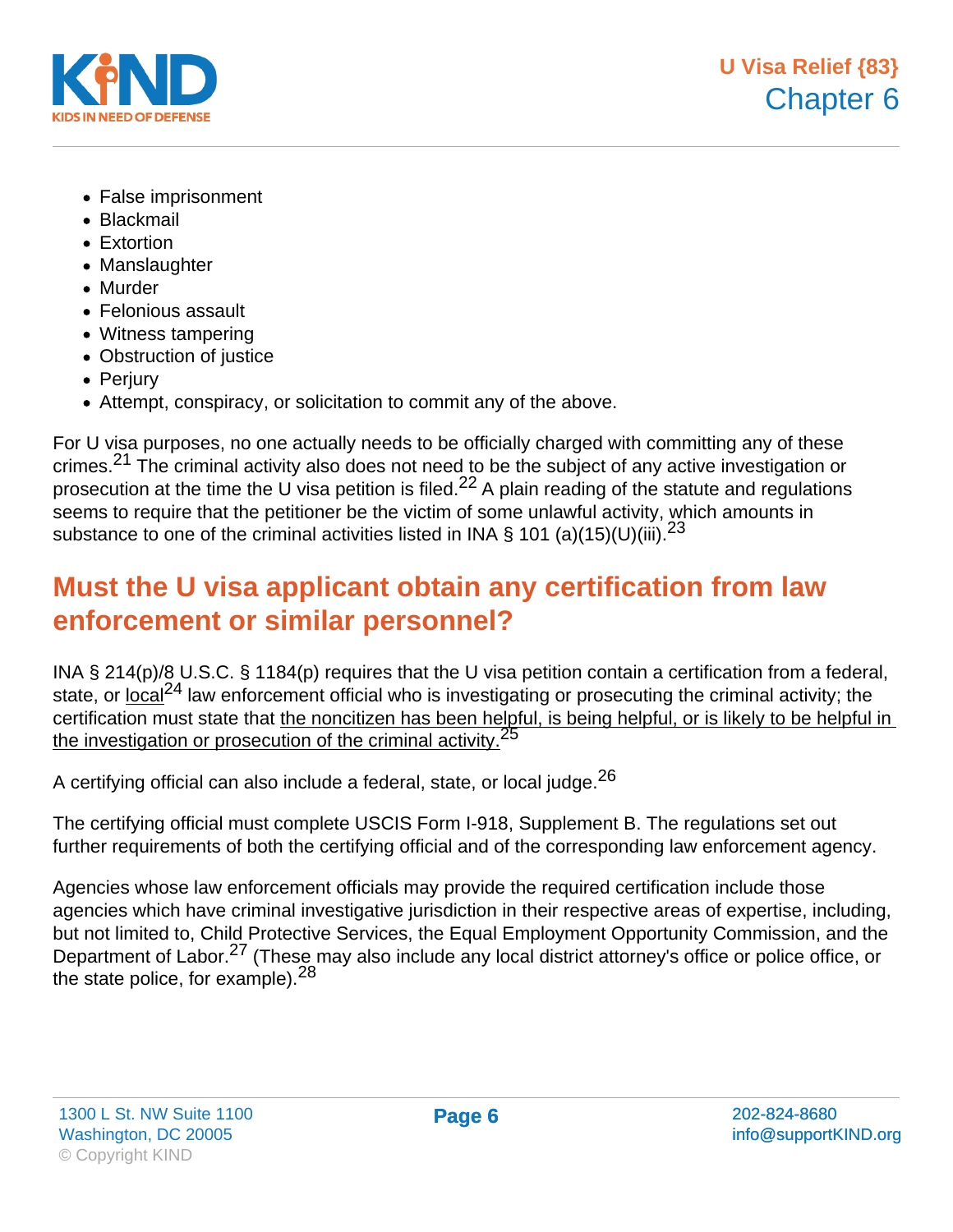

The official providing the certification must be:

- Head of the certifying agency, or
- An official in a supervisory role who has been specifically designated by the head of the certifying agency to issue U nonimmigrant status certifications on behalf of that agency, or
- $\bullet$  A federal, state, or local judge.<sup>29</sup>

Moreover, the decision of whether to certify helpfulness is solely at the discretion of law enforcement, which may deny certification for any reason or no reason at all. No court can compel law enforcement to certify helpfulness.<sup>30</sup>

#### **Practice Pointer**:

The law enforcement certification is an absolute prerequisite for U visa eligibility, one on which USCIS will not budge. Obtaining the certification is often the single most difficult part of the U visa application process, such that many practitioners do not even start the application process until they have already secured the certification.

Often, the single biggest obstacle to gaining law enforcement certification is unfamiliarity on the part of law enforcement with both the existence and nature of the U visa. This highlights the need for you to work closely with law enforcement and to educate them about this important tool in their own crimefighting arsenal. For instance, the practitioner might proactively work with a law enforcement agency's leadership in order to help them implement an institutional U visa certification protocol, if none exists.

It is important to remind law enforcement officials that they are only certifying helpfulness, and the noncitizen has many other requirements to meet before obtaining a U visa.

Also, in the interest of maintaining a favorable disposition on the part of law enforcement towards granting certifications, it is often better to go to the law enforcement agency or the district attorney first, and to use a judge as a last resort.

If you must resort to going to a judge, make sure that the judge from whom the certification is sought actually has "law enforcement" authority, as some courts, such as certain family courts, may lack such jurisdiction.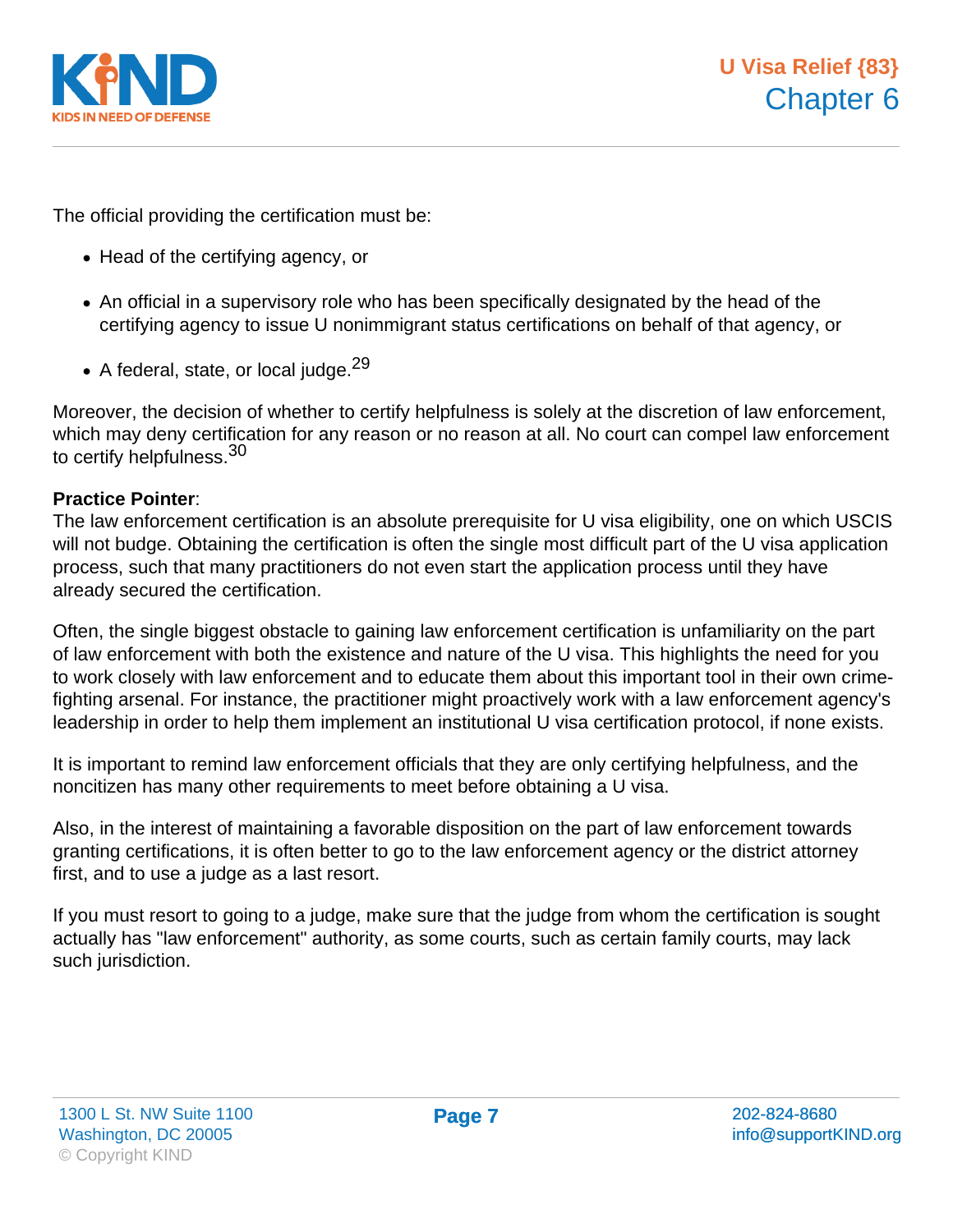

### **When does a crime "occur in" or "violate the laws of" the United States?**

A crime occurs "in the United States" if it occurs in any of the 50 states, or in "Indian country", military installations, or territories and possessions of the United States.<sup>31</sup>

If the underlying "criminal activity" did not occur in the United States, then the regulations require that the criminal activity violate a federal law that provides for extraterritorial jurisdiction to prosecute the offense in a federal court.<sup>32</sup>

# **Admissibility: Must my client be admissible to the United States in order to receive a U visa?**

Yes. All U visa applicants must either be admissible to the United States or receive a waiver of inadmissibility, which the Secretary of Homeland Security may grant in most cases if the Secretary considers it to be in the public or national interest; it is important to understand that each and every ground of inadmissibility is potentially in play in the U visa context.<sup>33</sup>While thorough treatment of the grounds of inadmissibility is beyond the scope of these materials, for more information, see generally INA § 212/8 U.S.C. § 1182 and 8 C.F.R. § 212.17.<sup>34</sup>

### **Who else besides the victim of "criminal activity" is eligible for a U visa?**

#### **Derivative applications**

Certain family members of the U visa applicant are eligible for "derivative" relief, meaning that they get U-nonimmigrant status because of their relationship to the principal applicant. Be careful not to confuse "derivative" applicants with the "indirect victims" who may apply for U visas on their own. Eligible family members include:<sup>35</sup>

If the applicant is under the age of 21:

• Spouse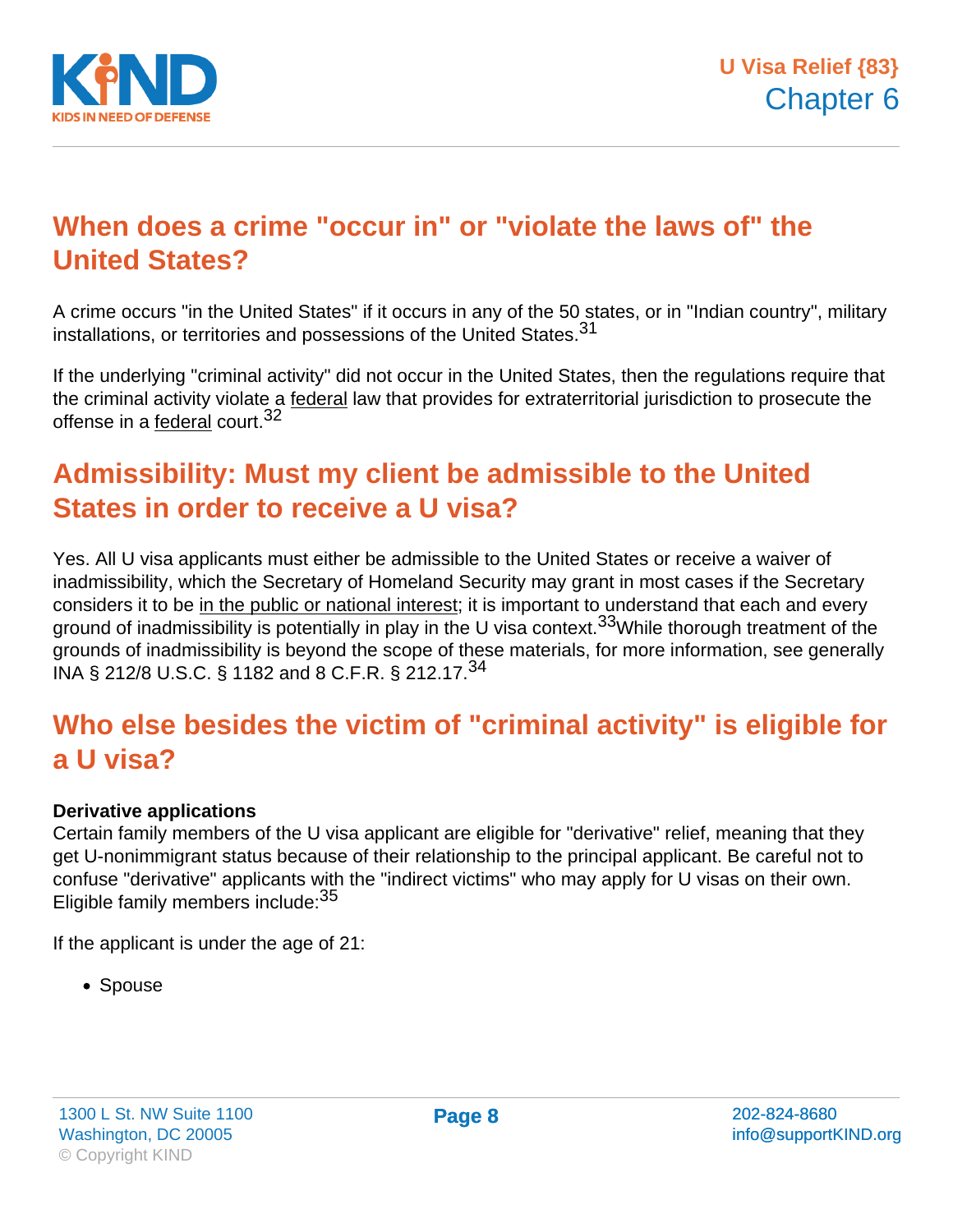

- Children
- Siblings who are
	- Unmarried, and
	- Under 18 years of age on the date that the victim noncitizen applies for U nonimmigrant status
	- For purposes of this determination, USCIS will continue to consider the principal victim to be under 21, and the sibling to be under 18, even if either or both grow older than these ages before or during the adjudication of the petitions, so long as they were under the age limits when the principal U visa application was filed  $36$
- $\bullet$  Parents  $^{37}$

The regulations classify applicants for U visas in the following ways, depending on the applicant's relationship with, or status as, the principal victim of the underlying criminal activity:  $38$ 

- $\bullet$  U-1 is the principal petitioner, the direct or indirect victim of the criminal activity<sup>39</sup>
- U-2 is the spouse of a U-1 petitioner
- U-3 is the child of a U-1 petitioner
- U-4 is the parent of a U-1 petitioner
- U-5 is the unmarried, minor sibling of a U-1 petitioner under age 21.

The regulations expound upon when the necessary relationship must exist between the "derivative" petitioner and the principal victim.

The family relationship must exist when the principal and family member petitions are filed, and must continue to exist until the family member's ultimate admission to the United States.<sup>40</sup>

If the principal petitioner proves that she became a parent of a child sometime after the filing of the petition, the child is eligible for derivative relief.<sup>41</sup>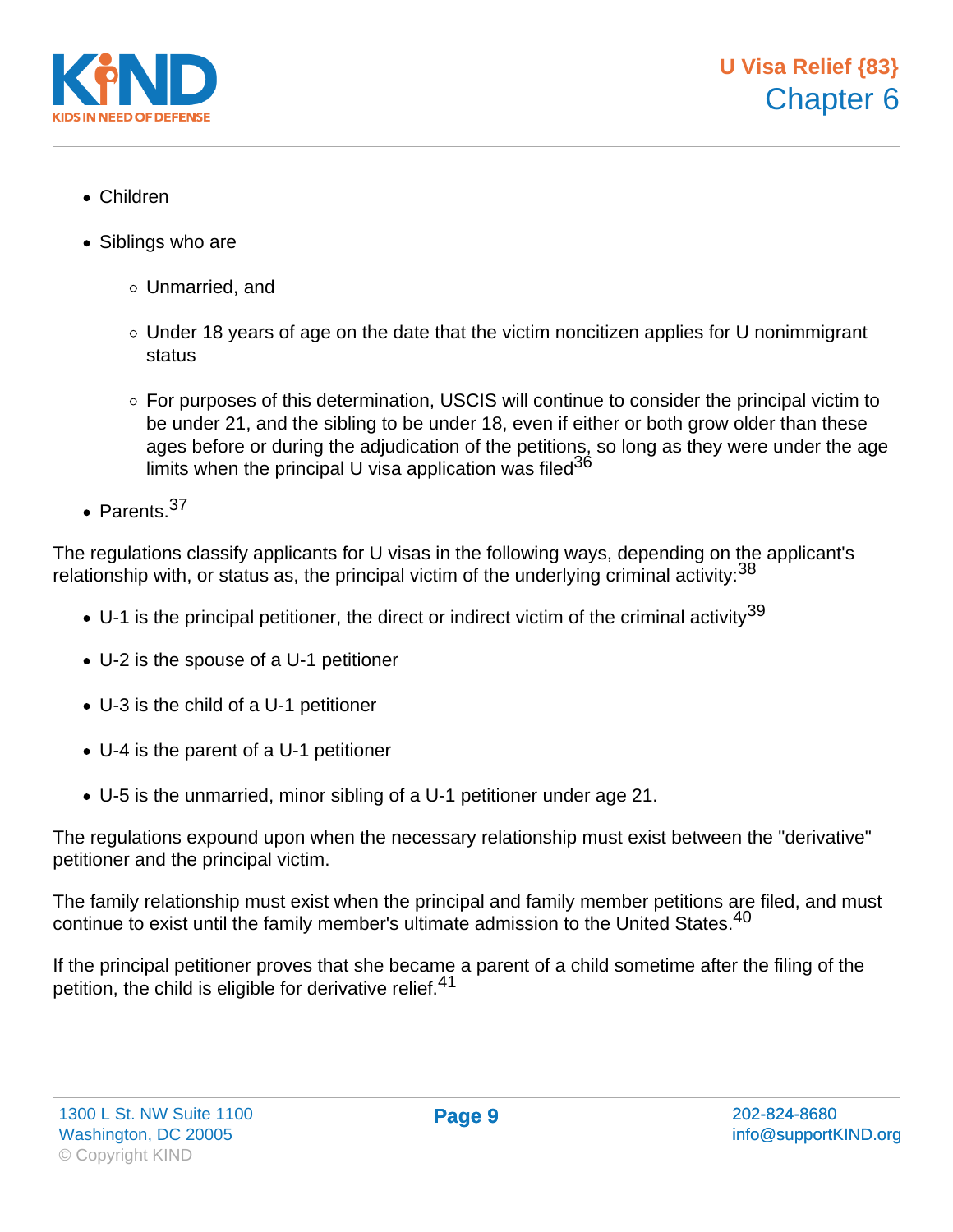

# **Who is not eligible for a U visa?**

#### **The perpetrator of the underlying criminal activity is ineligible.**

A noncitizen is not eligible for a U visa if she is culpable for the qualifying criminal activity being investigated.<sup>42</sup>

#### **Persons subject to un-waived grounds of inadmissibility to the United States are ineligible.**

All U visa applicants must either be admissible to the United States or receive a waiver of inadmissibility, which the Secretary of Homeland Security may grant in most cases if the Secretary considers it to be in the public or national interest.<sup>43</sup>

### **Is there a limit to the number of U visas that can be granted in a given year?**

Yes. The number of noncitizen victims who may receive U visas in any fiscal year is limited to 10,000. However, that limitation does not apply to family members who attain derivative U visas, but only to principal victims, including indirect victims.<sup>44</sup>

If the number of approvable U visa applications in a given year exceeds 10,000, then the regulations prescribe a waiting list from which the excess applicants are officially granted U visas in subsequent years, with priority going to those who filed their applications the earliest. Applicants on the waiting list in any year are approved before any new applications are approved. The applicant on the waiting list must remain admissible to the United States throughout this process.<sup>45</sup>

# **How does my client apply for a U visa?**

A U visa applicant should send a completed application packet to the USCIS Vermont Service Center, 75 Lower Welden St., St. Albans, VT 05479.

#### **Filing Pointers**:

Always include any necessary fees or a corresponding request for a fee waiver, lest the application be rejected before it even gets to the adjudicators.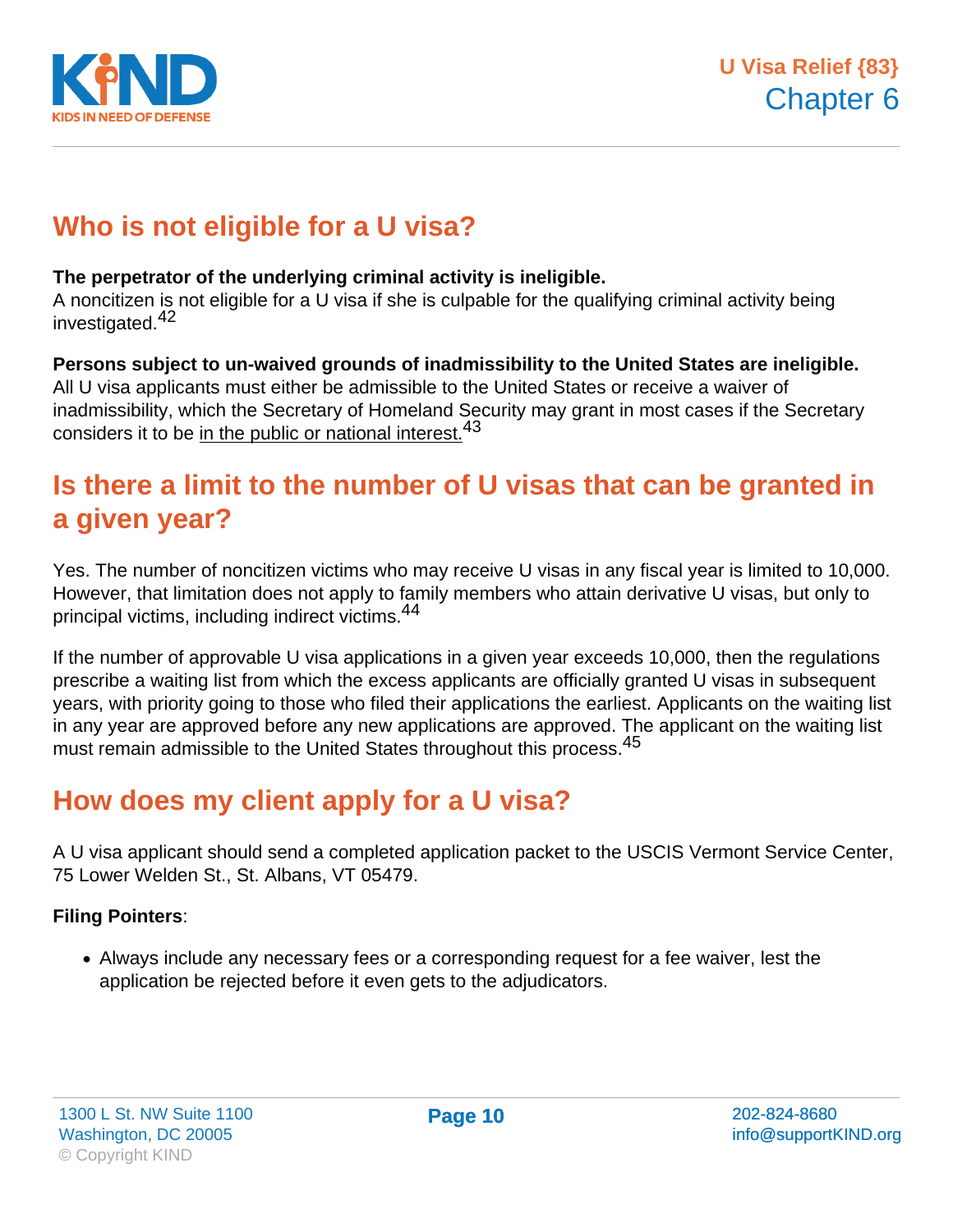- The applicant's original signature (no photocopies) is needed on the application, or that of a parent if the child is under age 14.
- To make it easier for USCIS to verify that the signature is original, have the applicant/parent sign in blue ink.
- If, after sending the application, you feel additional evidence or documentation is needed, wait until USCIS sends a Request for Evidence before sending any additional materials. This makes it easier for USCIS to keep the client's file organized.
- Never tab your files on the sides that just makes more work for USCIS.
- Include the child's name and date of birth on the back of any photographs submitted.
- Use a two-hole punch on the top of every piece of paper submitted. This makes it easier for USCIS to assemble the applicant's file.

### If I have questions about my application, can I contact the Vermont Service Center?

Yes. There are two ways you can communicate with the Vermont Service Center if you have questions regarding filing or other case-related matters. You can call the Center's VAWA Hotline at 1- 802-527-4888. They ask that you leave a detailed message, and someone will call you back.

Questions with detailed specifics can also be sent via email to [HotlinefollowupI918I914.vsc@uscis.dhs.gov](mailto:HotlinefollowupI918I914.vsc@uscis.dhs.gov). Email turnaround time is typically 72 hours. It is requested that you use only one of the methods.

### What must the application packet contain?

Although links to the most important forms are provided, bear in mind that USCIS often updates its forms and instructions. It is important to use the most current version when submitting any application for immigration relief, often by clicking a button provided on the form for the purpose (online version only).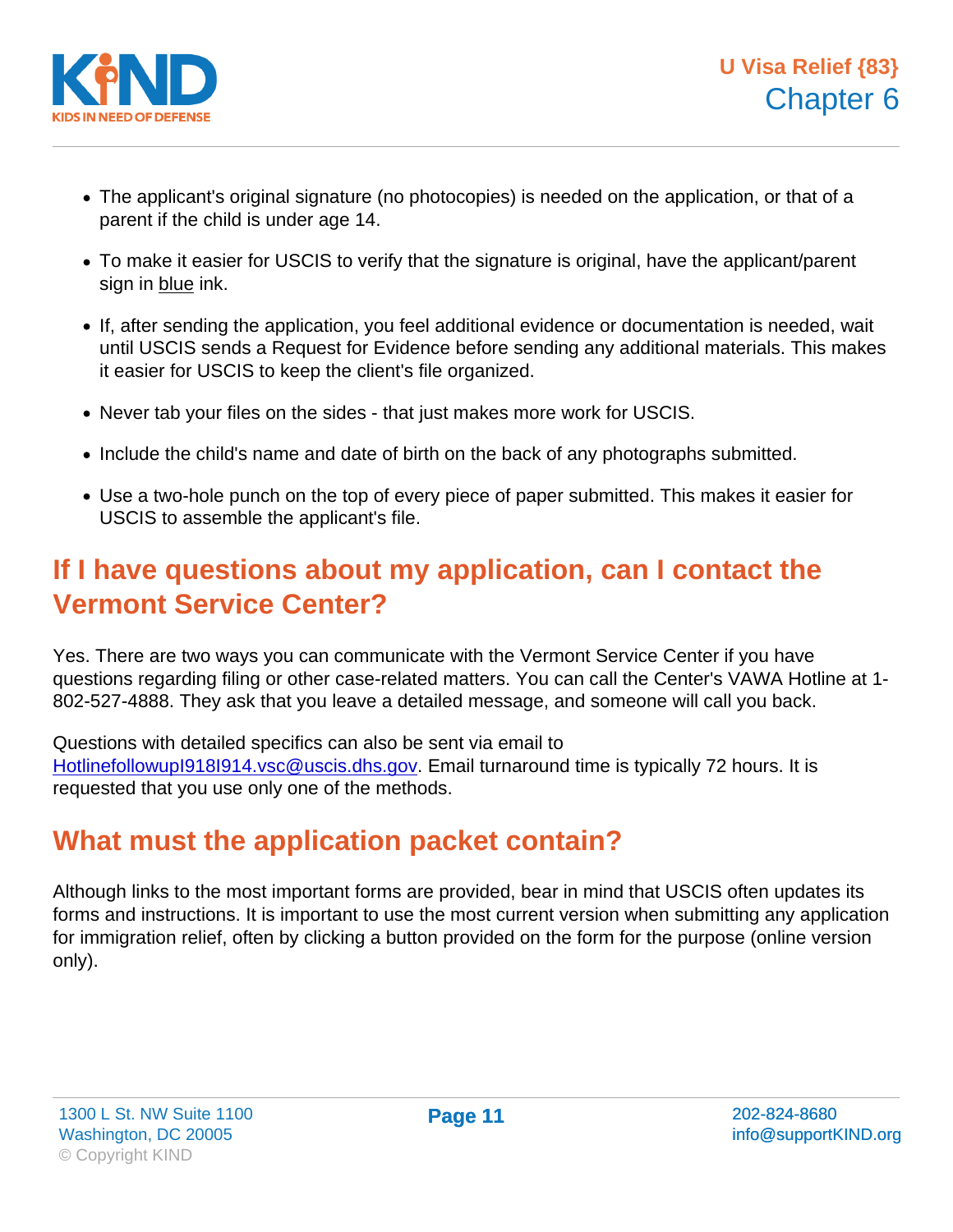The regulations require that the application packet contain the following:

- [Completed Form I-918 Petition for U Nonimmigrant Status](http://www.uscis.gov/portal/site/uscis/menuitem.5af9bb95919f35e66f614176543f6d1a/?vgnextoid=c70ab2036b0f4110VgnVCM1000004718190aRCRD&vgnextchannel=6ca66d26d17df110VgnVCM1000004718190aRCRD).
	- $\circ$  NOTE: There is currently no application fee for Form I-918.<sup>46</sup>
	- $\circ$  It is of critical importance that the practitioner pay exacting attention to the official instructions for Form I-918, as they contain a wealth of vital information, including examples of relevant initial evidence and guidance on personal narrative statements.
- Form I-918 Supplement B, U Nonimmigrant Status Certification (law enforcement certification) (Included online with the full Form I-918).
- $\bullet$  Initial evidence, including:  $47$ 
	- $\circ$  Relevant documents in support of the child's claims that she was a victim of "criminal activity" under INA § 101(a)(15)(U)(iii)/8 U.S.C. § 1101(a)(15)(U)(iii).
	- $\circ$  A personal narrative statement from the child describing the criminal activity.
		- $\blacksquare$  The statement should be signed by the child.<sup>48</sup>
		- The statement may also contain information supporting any of the eligibility requirements for U nonimmigrant status.<sup>49</sup>
		- If the child is under 16 years of age, incapacitated, or incompetent, a parent, guardian, or next friend may submit a statement on the child's behalf.<sup>50</sup>

While biometrics (fingerprints, etc.) are required,<sup>51</sup> USCIS charges no biometric fee for U visa applications.<sup>52</sup>

- Form I-918 Supplement A (if applying for derivative status on behalf of a qualifying family member)(included online with full Form I-918).
- [Form I-192 Application for Advance Permission to Enter as Non-Immigrant,](http://www.uscis.gov/portal/site/uscis/menuitem.5af9bb95919f35e66f614176543f6d1a/?vgnextoid=68db2c1a6855d010VgnVCM10000048f3d6a1RCRD) as necessary.<sup>53</sup>
- [Form I-601 Application for Waiver of Grounds of Inadmissibility,](http://www.uscis.gov/portal/site/uscis/menuitem.5af9bb95919f35e66f614176543f6d1a/?vgnextoid=bb515f56ff55d010VgnVCM10000048f3d6a1RCRD&vgnextchannel=6ca66d26d17df110VgnVCM1000004718190aRCRD) as necessary.<sup>54</sup>
- [Form I-193 Application for Waiver of Passport and/or Visa,](http://forms.cbp.gov/pdf/CBP_Form_i193.pdf) as necessary.<sup>55</sup>
- [Form G-28, Notice of Appearance](http://www.uscis.gov/portal/site/uscis/menuitem.5af9bb95919f35e66f614176543f6d1a/?vgnextoid=44bd4154d7b3d010VgnVCM10000048f3d6a1RCRD&vgnextchannel=db029c7755cb9010VgnVCM10000045f3d6a1RCRD), to let USCIS know that you are the attorney for your client.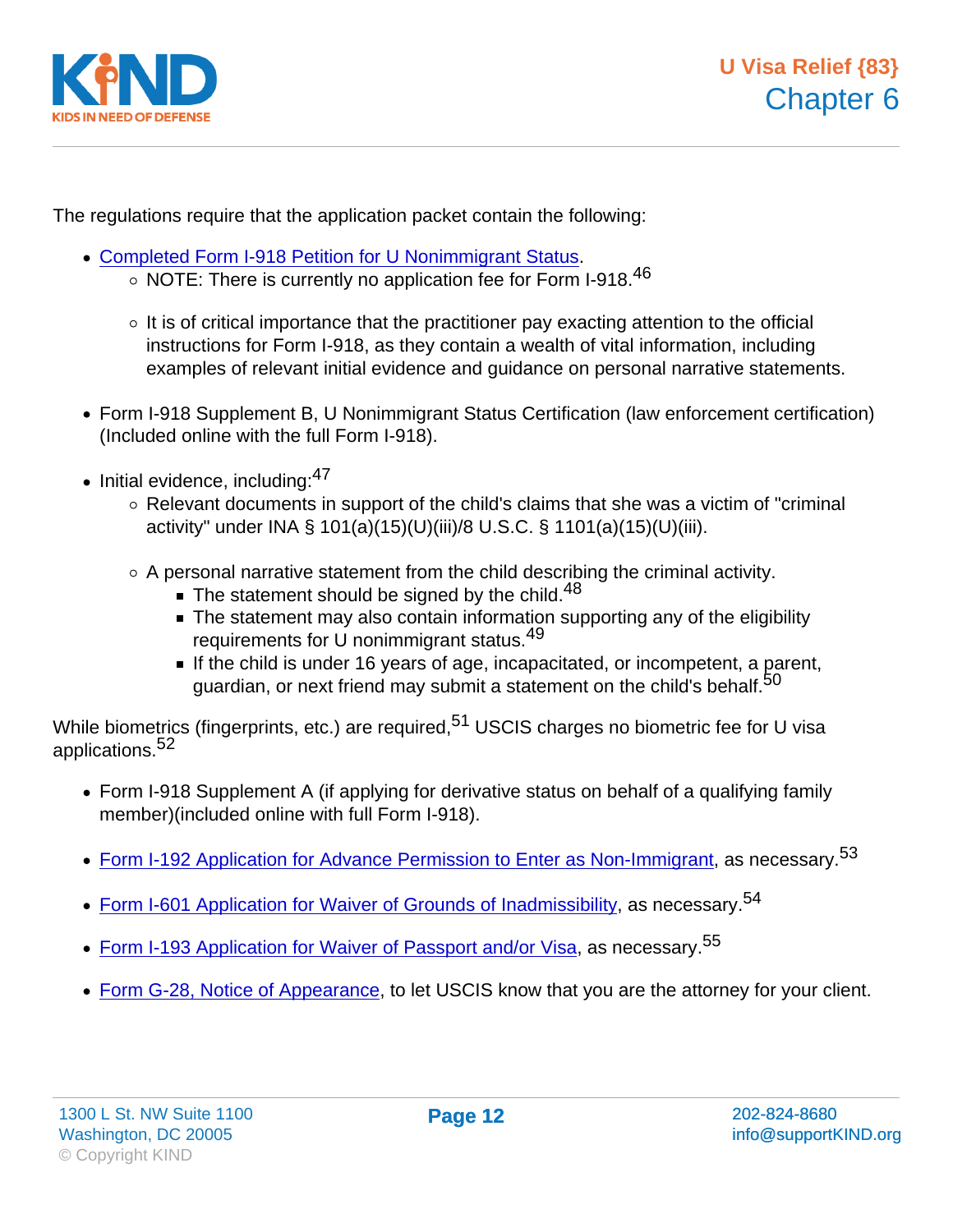- Your client must sign the form.
- $\circ$  If your client is under 14, generally the parent or guardian (or other legal representative) must sign the form.<sup>56</sup>
- [Form I-912, Request for Fee Waiver](http://www.uscis.gov/portal/site/uscis/menuitem.5af9bb95919f35e66f614176543f6d1a/?vgnextoid=4c30003cf147c210VgnVCM100000082ca60aRCRD&vgnextchannel=6ca66d26d17df110VgnVCM1000004718190aRCRD), as necessary. This is the "global" fee waiver form, which can be used to request a waiver for all USCIS filing fees. Be sure to keep abreast of any updates or changes to this form.

Any other evidence that the petitioner would like for USCIS to consider, in order to establish eligibility for U-1 nonimmigrant status.<sup>57</sup>

#### Practice Pointer :

You should physically accompany your client through the biometrics process to ensure that your client has all the necessary identification and other documents.

### How does my client apply for a U visa on behalf of family members?

Generally, only either successful or pending principal U visa applicants may apply for "derivative" U visa status on behalf of family members, either contemporaneously with the initial U visa application or sometime later.<sup>58</sup> Application packets for family members must contain generally the same materials as the application for the principal victim, plus a separate Form I-918 Supplement A for each family member for whom derivative U visa status is sought.<sup>59</sup>

The initial evidence submitted with the application for a relative must include:<sup>60</sup>

- Evidence which demonstrates that the (derivative) applicant bears the relationship of a "qualifying family member" to the principal applicant.
- If the qualifying family member is inadmissible, Form I-192 "Application for Advance Permission to Enter as a Non-Immigrant" in accordance with the rules outlined in 8 C.F.R. § 212.17.

# What if my client is already in removal proceedings?

If your client is already in removal proceedings,  $61$  the client must still file the application directly with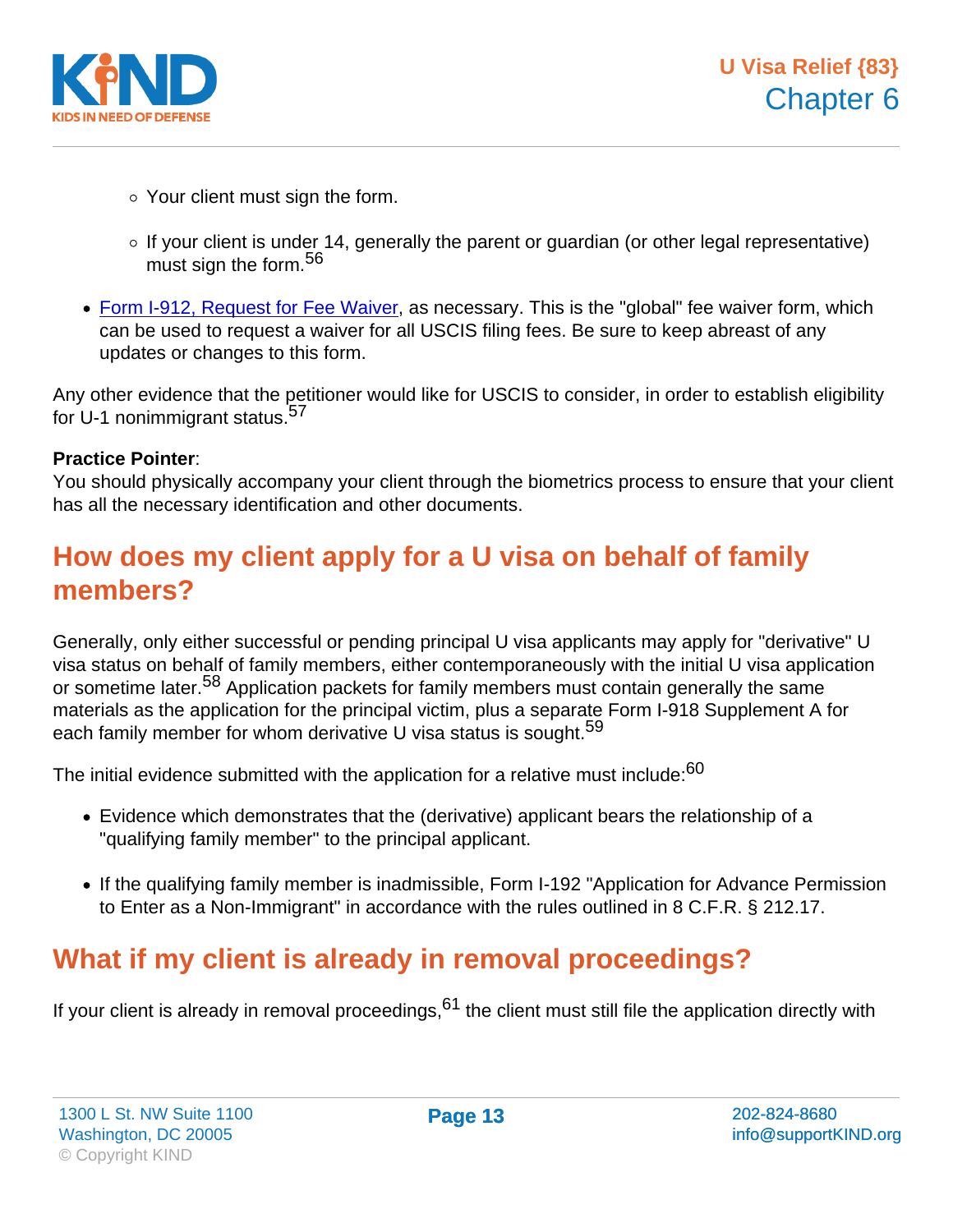

USCIS. The government lawyer seeking your client's removal, exclusion, or deportation before the immigration judge (IJ) or the Board of Immigration Appeals (BIA) may, but need not, join you in a motion to terminate the removal proceedings without prejudice, in order to give USCIS time to decide whether to grant your client a U visa.<sup>62</sup> Alternatively, you may move the IJ/BIA to grant your client a continuance, which effectively pauses the proceedings long enough for USCIS to decide the application.<sup>63</sup>

If a family member seeking a derivative U visa is in removal proceedings, the procedure is generally the same, except that the principal petitioner, not the family member, must still file the Form I-918 Supplement A directly with USCIS.<sup>64</sup>

If the U visa application is ultimately denied, the government can put your client (or family members, as the case may be) back into removal proceedings.<sup>65</sup>

# **What happens if my client has already been ordered removed or deported from the United States?**

If your client has already been ordered removed from the United States, he or she still may file a U visa application directly with USCIS, and may also file with DHS a request for a (non-automatic) stay of removal under the rules spelled out in 8 C.F.R. § 241.6(a) and 1241.6(a). If the request is granted, then DHS will hold off on removing your client from the United States while USCIS adjudicates the U visa application.<sup>66</sup>

Granting the stay is not mandatory; DHS has discretion to grant the stay if the applicant establishes prima facie eligibility for U visa status to the USCIS, and DHS will "consider favorably any humanitarian factors" related to either the noncitizen or to any close relatives who rely on the noncitizen for support.<sup>67</sup> If the U visa application is ultimately denied, then the stay will be lifted once the denial becomes administratively final, i.e., when all administrative appeals are exhausted.<sup>68</sup>

If the application is ultimately approved, the outcome depends on which government agency initially ordered your client to be removed.<sup>69</sup>

If DHS issued the order of removal, the removal order is deemed cancelled by operation of law upon approval of the U visa petition.

If the removal order was issued by an IJ or the BIA, then the petitioner may file, with the IJ/BIA, a motion to reopen and terminate removal proceedings. ICE counsel may, but need not, join this motion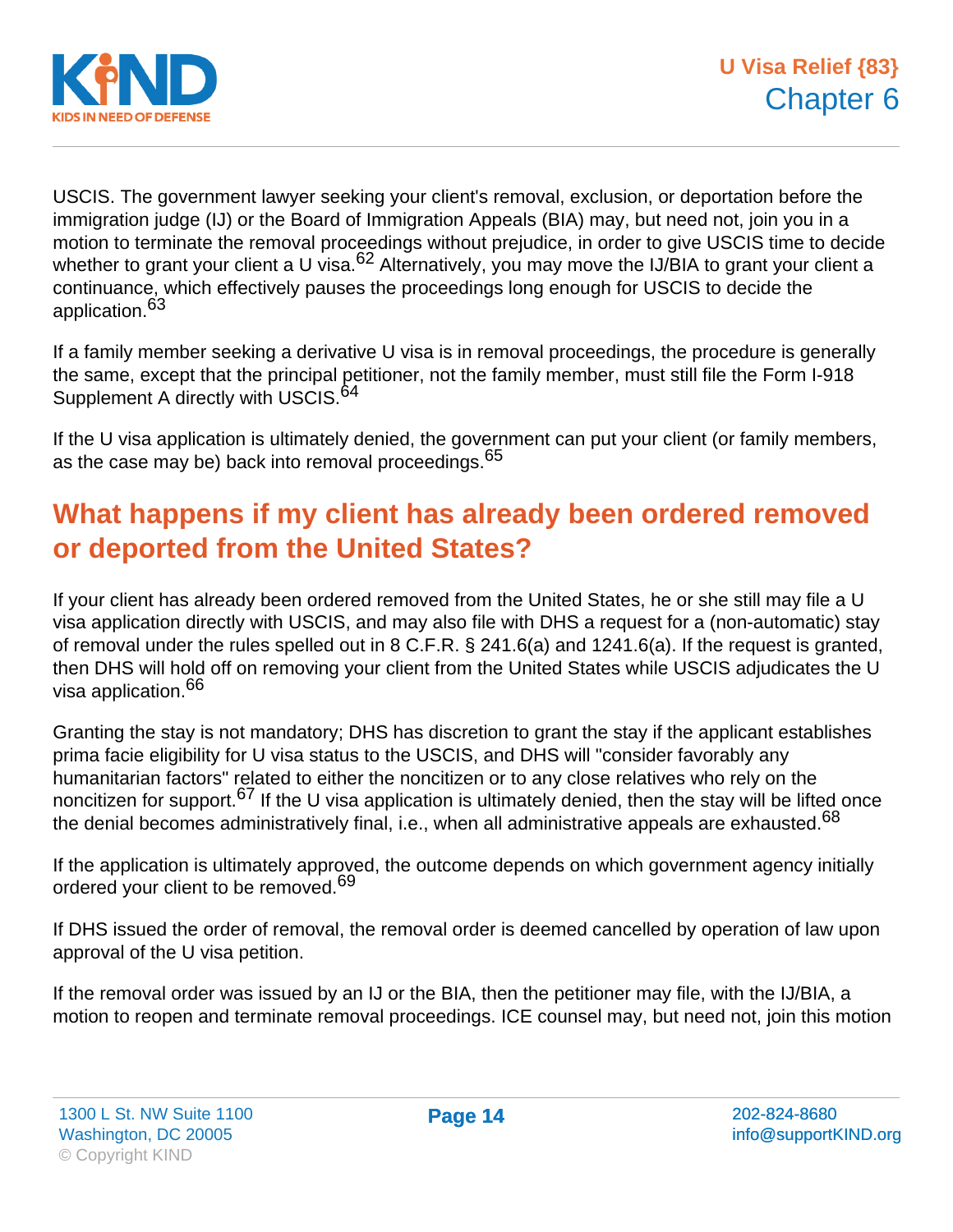

to overcome certain time and numerical limitations under 8 C.F.R. § 1003.2 and 1003.23.

Again, these procedures are generally the same for family members seeking derivative U visas, except that here, unlike in other cases, the regulations seem to allow a derivative applicant who has been ordered removed to file an application directly with USCIS.<sup>70</sup>

# **How will I know whether USCIS has granted my client's U visa application?**

USCIS will issue a written decision either approving or denying both the principal application and any derivative applications by sending notice of the decision to the child and/or her attorney.<sup>71</sup>

### **Can a U visa denial be appealed? If so, how?**

U visa denials can be appealed only to the Administrative Appeals Office (AAO) of USCIS; the procedures for the appeal are set forth in 8 C.F.R.  $\S$  103.3.<sup>72</sup>

# **How long does U visa status last, if approved?**

Generally, the maximum duration of U visa status is four years from the date of approval. A qualifying family member may not be approved for derivative U status for any period that extends beyond the expiration date of the principal's status.<sup>73</sup> U visa status may be extended past four years under certain very specific circumstances.<sup>74</sup>

### **Can U visa status be revoked once approved? If so, under what circumstances?**

Yes. USCIS may revoke an approved U visa petition for any of the following reasons:<sup>75</sup>

- The official certifying "helpfulness" pursuant to INA § 214(p)(1)/8 U.S.C. § 1184(p)(1) either withdraws the certification or disavows the contents in writing.
- Approval of the petition was in error.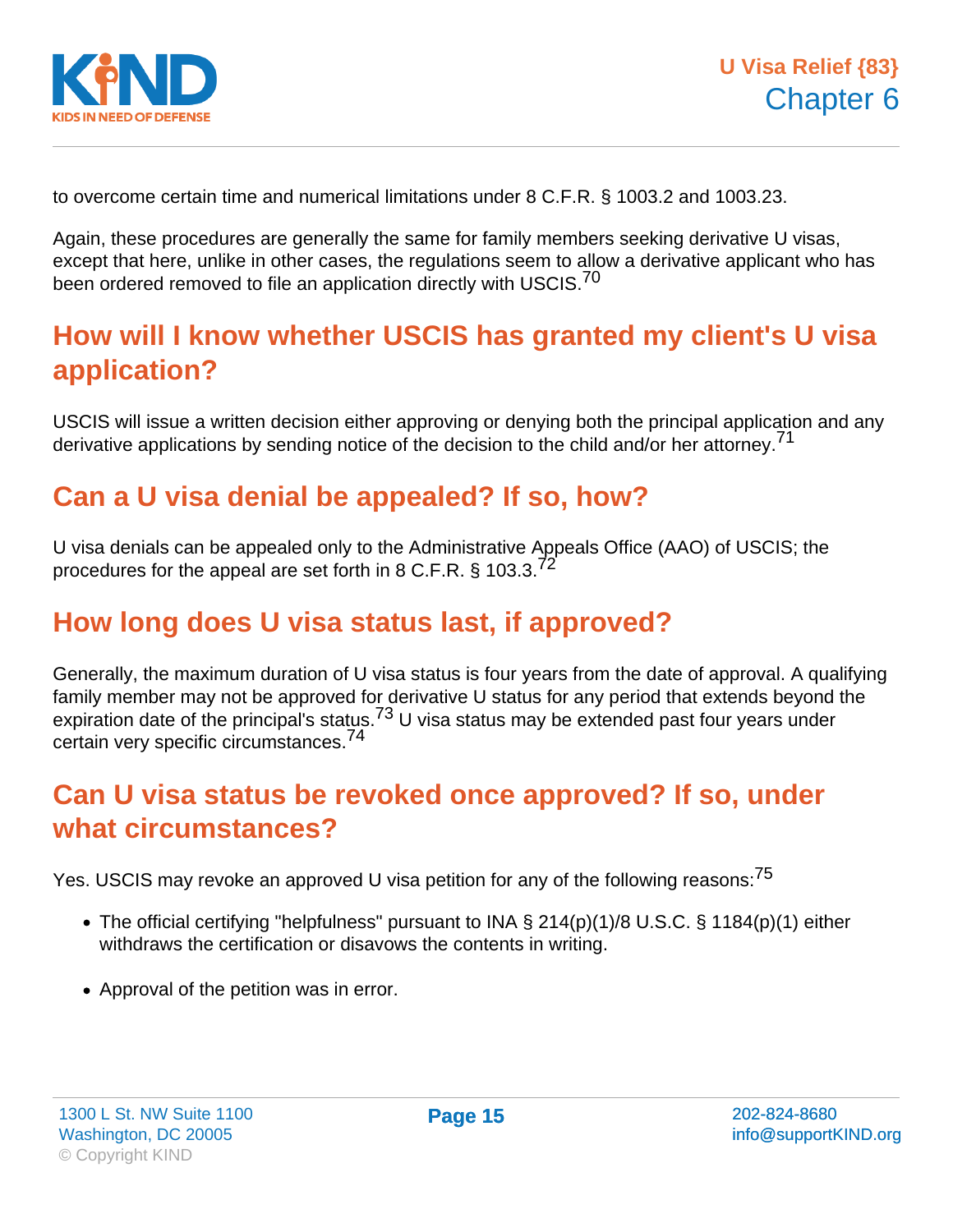• There was fraud in the petition.

If a qualifying family member has obtained derivative U status, that family member's status may also be revoked for any of the above reasons, and also if either of the following apply:  $76$ 

- The relationship to the principal U visa recipient has terminated (e.g. by divorce).
- The principal U visa recipient's U visa status is revoked (e.g. because the law enforcement officer withdrew the initial certification of helpfulness).

# How can I check the status of my client's case while it is pending?

You can check the status of your client's case once your client receives a "Notice of Action" from USCIS, which will contain a 13-digit "receipt number". One you have the receipt number, you may go to the USCIS website, enter the receipt number in the designated field, and then you will be able to see the status of your client's case.<sup>77</sup> You can also call the USCIS Vermont Service Center's VAWA Hotline at 1-802-527-4888. Questions can also be sent via email to [HotlinefollowupI918I914.vsc@uscis.dhs.gov](mailto:HotlinefollowupI918I914.vsc@uscis.dhs.gov). Email turnaround time is typically 72 hours.

### How long should the U visa application/adjudication process take? Is expedited adjudication available under any circumstances?

As of this writing, the application/adjudication time frame for a U visa application is not posted on the USCIS website. Expedited processing for U visa applications is available based on humanitarian conditions involving exceptional circumstances; to request expedited adjudication, call USCIS Vermont Service Center's VAWA Hotline (1-802-527-4888).<sup>78</sup> Otherwise, average processing time has tended to be around six months or so, according to USCIS.<sup>79</sup> Experts in the field have found that, depending on the complexities of a particular case, including Requests for Evidence, the adjudication process can take anywhere from six months to one year.

# What are the benefits of being granted a U visa?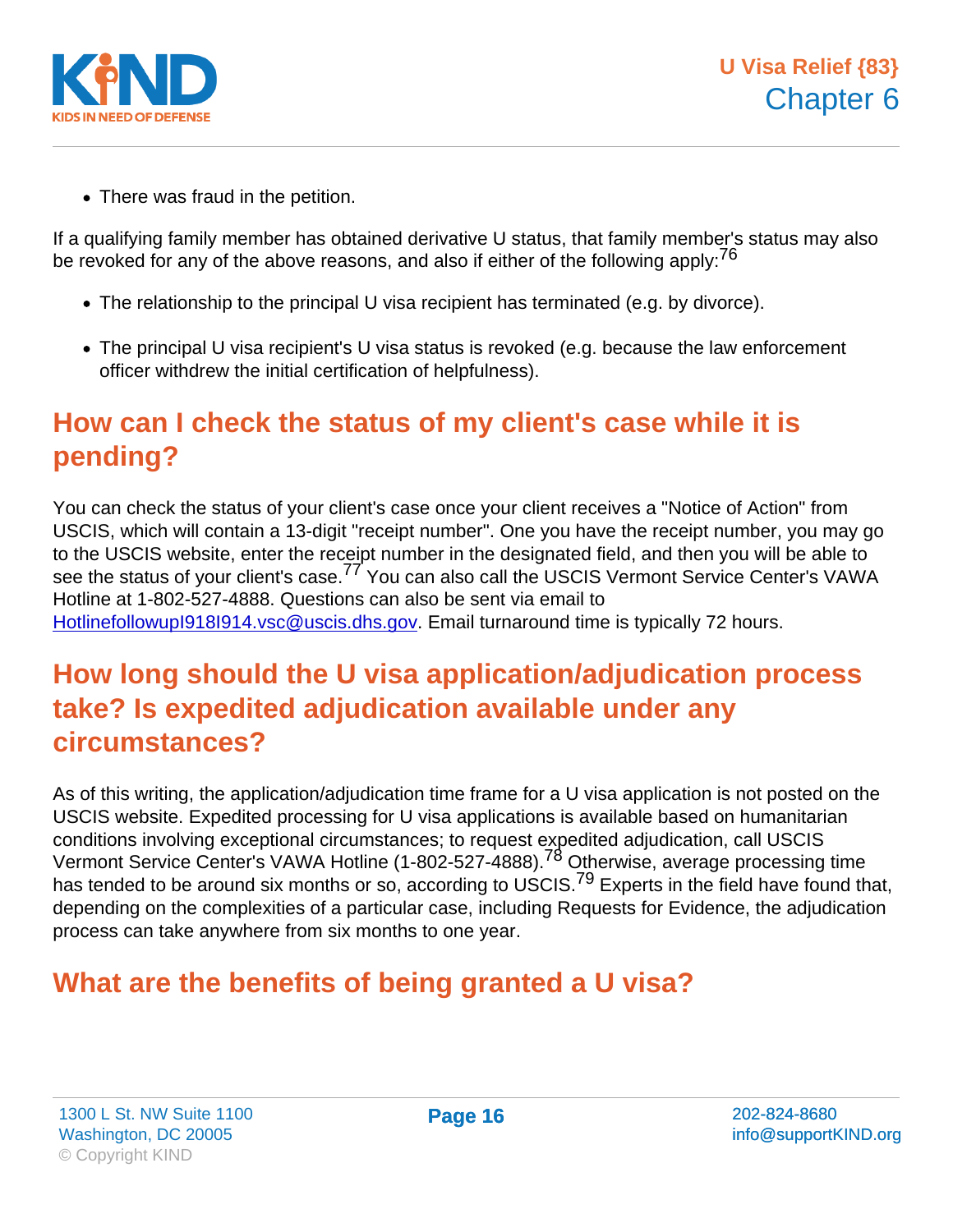

Several very important benefits accrue to those who are granted U visas, including:

- Lawful presence in the United States. 80
- Eventual eligibility to apply for Lawful Permanent Residence (LPR) status under the conditions in INA  $\tilde{A}$ ,  $\hat{A}$  § 245(m)/8 U.S.C.  $\tilde{A}$ ,  $\hat{A}$  § 1255(m) and 8 C.F.R.  $\tilde{A}$ ,  $\hat{A}$  § 245.1, 245.24, 1245.1.
- Employment authorization.<sup>81</sup>
- Ability to apply for derivative relief on behalf of certain family members, including the parents of U visa recipients who are children.<sup>82</sup>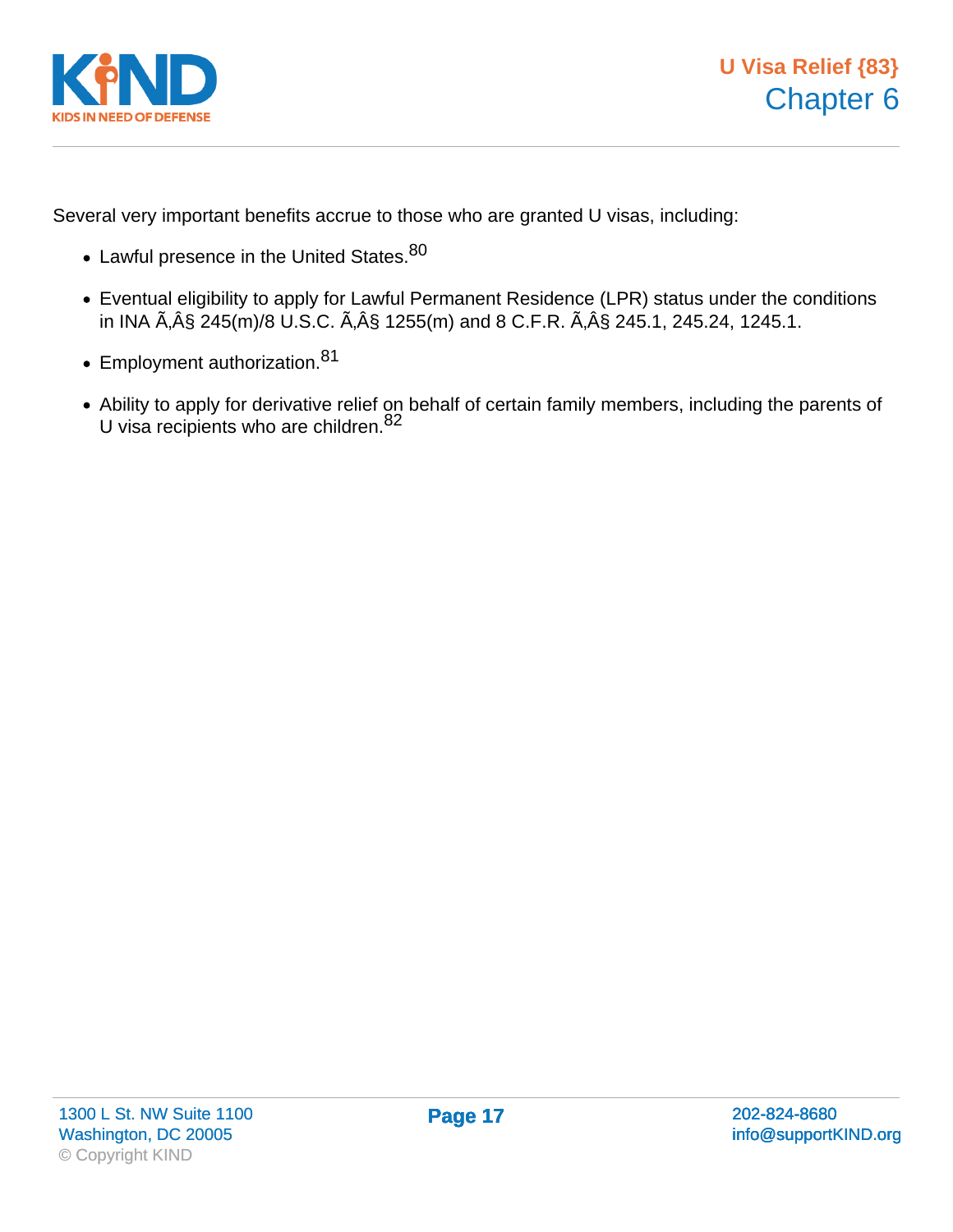

# **Citations**

<sup>1</sup>INA § 101 (a)(15)(U)(i)(I-IV); 8 U.S.C. § 1101 (a)(15)(U)(i)(I-IV).

<sup>2</sup>On September 17, 2007, USCIS issued long-awaited interim regulations implementing the U visa legislation. In the 7-year absence of such regulations, immigration officials developed a deferredaction system to benefit noncitizens who established prima facie qualification for U visa status; this system was termed "U interim relief". With the issuance of the new interim regulations, USCIS no longer considers applications for interim relief, but has indicated that there is no deadline for those granted interim relief to apply for "official" U-nonimmigrant status.

 $3$ INA § 1101 (a)(15)(U)(i)(II-III); 8 U.S.C. § 1101 (a)(15)(U)(i)(II-III).

 $^{4}$ 8 C.F.R. § 214.14 (a)(7).

 $58$  C.F.R. § 214.14 (a)(8).

 $68$  C.F.R. § 214.14 (b)(1).

 $78$  C.F.R. § 214.14 (b)(1).

 $88$  C.F.R. § 214.14 (a)(14).

<sup>9</sup>See In re Petitioner (name redacted), No. EAC 09 080 50515, 2010 WL 4088659 (Administrative Appeals Unit, March 3, 2010).

 $10$ For example, a living child might be an "indirect victim" of manslaughter if his parents were killed by vehicular homicide; the child would thus be able to apply directly for a U visa, as a principal petitioner, instead of a derivative one, even though the child was not the direct victim of the manslaughter.

<sup>11</sup>New Classification for Victims of Criminal Activity; Eligibility for U Nonimmigrant Status, 72 Fed. Reg. 53,014, 53,017 at n.5 (Sept. 17, 2007).

 $128$  C.F.R. § 214.14 (a)(14)(i).

13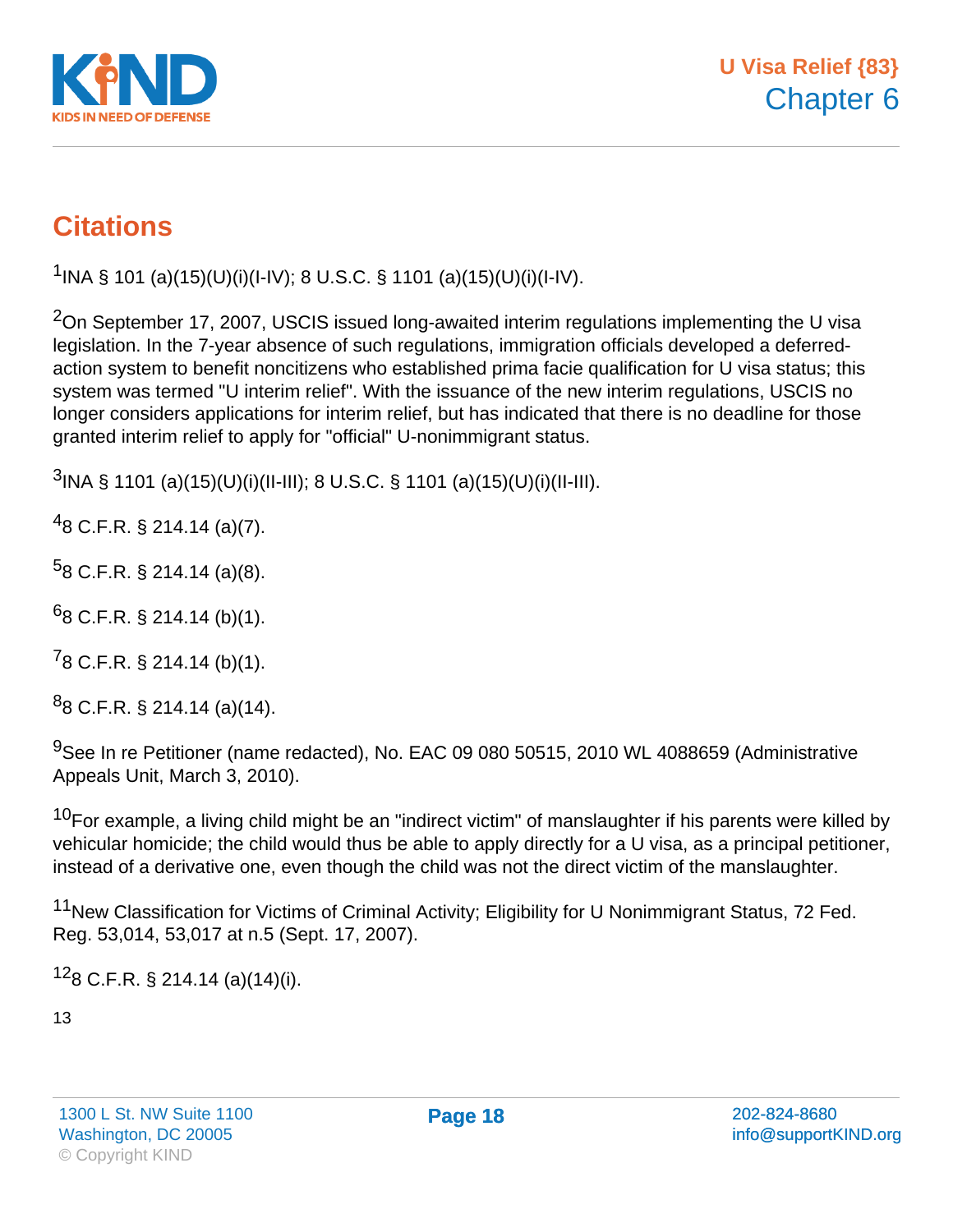

New Classification for Victims of Criminal Activity; Eligibility for U Nonimmigrant Status, 72 Fed. Reg. at 53,016-53,017.

<sup>14</sup>See 8 C.F.R. § 214.14 (a)(14)(ii)(A-B). An example of such a situation is if the perpetrator committed a bank robbery where the U visa applicant somehow saw the perpetrator's face, and where the perpetrator later threatened to kill or harm the applicant if the applicant ever told anyone the perpetrator's identity. The "criminal activity" creating U visa eligibility here would be the later threats, which would amount to witness tampering, etc. under the statute.

<sup>15</sup>INA § 1101 (a)(15)(U)(iii); 8 U.S.C. § 1101 (a)(15)(U)(iii).

<sup>16</sup>Defined for federal criminal purposes at 18 U.S.C. § 2340 (1-2). See also United Nations Convention Against Torture and Other Cruel, Inhuman or Degrading Treatment or Punishment art. 1, § 1, Jun. 26, 1987, 1465 UNTS 85.

<sup>17</sup>Defined and criminalized at 18 U.S.C. § 1582, 1590.

<sup>18</sup>Federally criminalized at 18 U.S.C. § 1581. "Peonage" essentially means a condition where a debtor is compelled to work for a creditor in order to pay off his debt to the creditor. Bailey v. Alabama, 219 U.S. 219 (1911).

<sup>19</sup>Defined at 22 U.S.C. § 7102 (5).

<sup>20</sup>See generally 18 U.S.C. § 1581-1596.

<sup>21</sup> Sanchez v. Mukasev, 508 F.3d 1254 (9th Cir. 2007).

<sup>22</sup>See Charles Gordon, et. al., Immigration Law and Procedure  $\tilde{A}$ ,  $\hat{A}$ § 28.02 (2)(a)(ii), Matthew Bender & Co. (rev. ed. 2010) (hereinafter Immigration Law and Procedure)(citing Garcia v. Audubon Cmty. Mgmt., LLC, No. 08-1291 (C), 2008 U.S. Dist. LEXIS 31221, at \*9 (E.D. La. April 15, 2008)).

<sup>23</sup>See New Classification for Victims of Criminal Activity; Eligibility for U Nonimmigrant Status, 72 Fed. Reg. at 53,018. A crime can be the subject of an investigation before any charges are filed, and investigation alone will suffice for U visa purposes. See INA § 101 (a)(15)(U).

 $24$ This is an important contrast to the T visa requirements; in the T visa context, any law enforcement endorsement must come only from a federal agency. See 8 C.F.R. § 214.11 (a).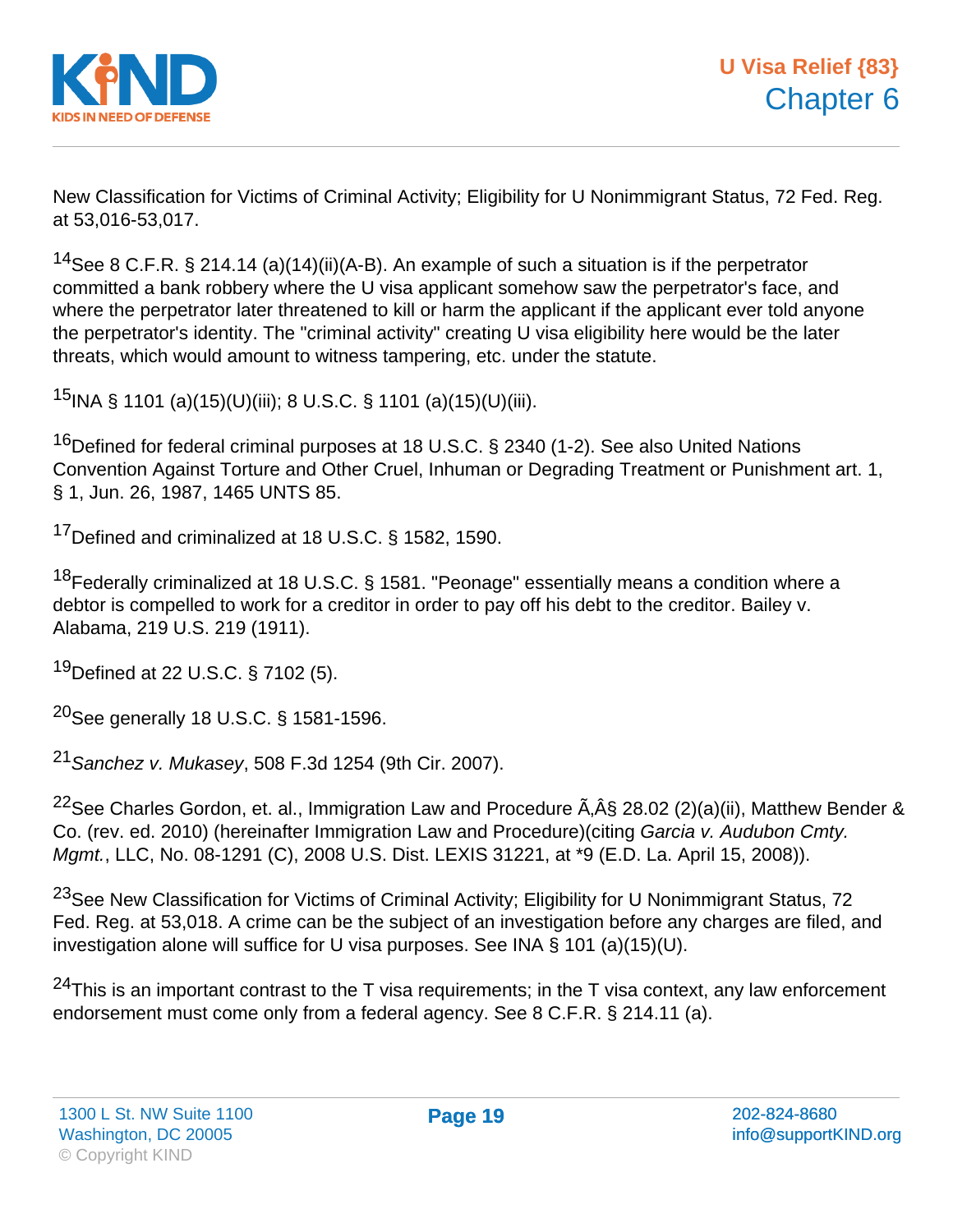

 $^{25}$ INA § 214 (p)(1); 8 U.S.C. § 1184 (p)(1).

 $^{26}$ 8 C.F.R. § 214.14 (a)(3)(ii).

<sup>27</sup>8 C.F.R. § 214.14 (a)(2).

<sup>28</sup>See INA § 214 (p)(1); 8 U.S.C. § 1184 (p)(1).

 $^{29}$ 8 C.F.R. § 214.14 (a)(3)(i-ii).

 $30$ See, e.g., Ordonez Orosco v. Napolitano, 598 F.3d 222 (5th Cir. 2010).

 $31$  INA § 101 (a)(15)(U)(i)(IV); 8 U.S.C. § 1101 (a)(15)(U)(i)(IV). The term "United States", when used in a geographical sense, generally includes Guam and the Commonwealth of the Northern Mariana Islands, as well as Puerto Rico and the Virgin Islands. INA § 101 (a)(38); 8 U.S.C. § 1101 (a)(38).

 $328$  C.F.R. § 214.14 (b)(4).

 $33$ INA § 212 (a)(3)(E), (d)(14); 8 U.S.C. § 1182 (a)(3)(E), (d)(14).

 $34$ There is no appeal of a decision to deny a waiver of inadmissibility for a U visa petitioner, but an applicant may re-file a request for waiver in "appropriate cases". 8 C.F.R. § 212.17 (b)(3). Moreover, in cases involving "violent or dangerous crimes or inadmissibility based on the security and related grounds in section 212(a)(3) of the (INA), USCIS will only exercise favorable discretion (i.e., will only waive the ground of inadmissibility) in extraordinary circumstances." 8 C.F.R. § 212.17 (b)(2).

 $35$ INA § (a)(15)(U)(ii); 8 U.S.C. § 1101 (a)(15)(U)(ii).

 $368$  C.F.R. § 214.14 (f)(4)(ii).

 $37$ INA § (a)(15)(U)(ii); 8 U.S.C. § 1101 (a)(15)(U)(ii).

 $388$  C.F.R. § 214.14 (f)(1).

 $39$ Immigration Law and Procedure § 28.02 (2)(a)(i).

 $^{40}$ 8 C.F.R. § 214.14 (f)(4).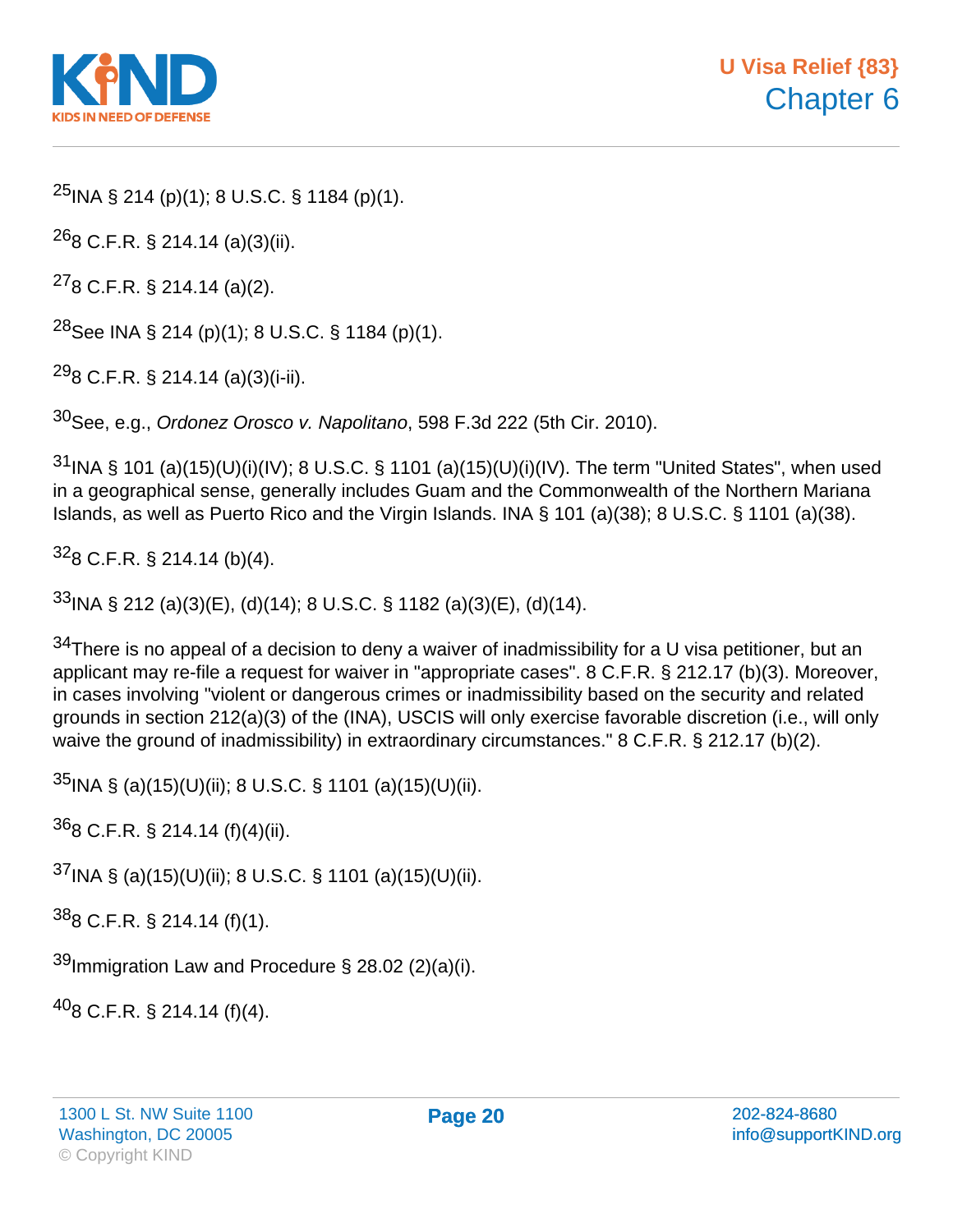$^{41}$ 8 C.F.R. § 214.14 (f)(4)(i).

<sup>42</sup>See 8 C.F.R. § 214.14 (a)(14)(iii). Note: This exclusion does not apply to a noncitizen who has committed a crime other than the one underlying the U visa application. See 72 Fed. Reg. 53,018. However, bear in mind that certain crimes can render a noncitizen inadmissible to the United States. See generally INA § 212/8 U.S.C. § 1182.

 $^{43}$ INA § 212 (a)(3)(E), (d)(14); 8 U.S.C. § 1182 (a)(3)(E), (d)(14). Thorough treatment of the grounds of inadmissibility is beyond the scope of these materials; for more information, see generally INA § 212 (a), (d). See also, [Form I-192 Instructions;](http://www.uscis.a/files/form/i-192instr.pdf) and [Form I-918 Instructions](http://www.uscis.gov/files/form/i-918instr.pdf).

<sup>44</sup>See INA § 214 (p)(2)(A-B); 8 U.S.C. § 1184 (p)(2)(A-B).

 $458$  C.F.R. § 214.14 (d).

46Check Filing Fees, USCIS,

http://www.uscis.gov/portal/site/uscis/menuitem.eb1d4c2a3e5b9ac89243c6a7543f6d1a/?vgnextoid=b1ae408 (last visited Apr. 16, 2011) (hereinafter USCIS Fee Webpage).

<sup>47</sup>8 C.F.R. § 214.14 (c)(1).

<sup>48</sup>8 C.F.R. § 214.14 (c)(2)(iii).

 $^{49}$ 8 C.F.R. § 214.14 (c)(2)(iii).

 $508$  C.F.R. § 214.14 (c)(2)(iii).

<sup>51</sup>8 C.F.R. § 214.14 (c)(1). The regulations require that "(a)II petitioners for U-1 nonimmigrant status must submit to biometric capture and pay a biometric capture fee. USCIS will notify the petitioner of the proper time and location to appear for biometric capture after the petitioner files Form I-918." 8 C.F.R. § 214.14 (c)(3).

52 USCIS Fee Webpage.

<sup>53</sup>8 C.F.R. § 214.14 (c)(2)(iv). Form I-192 is not useful in most immigration cases where the applicant is physically present in the United States. However, in the context of applications for U and T visas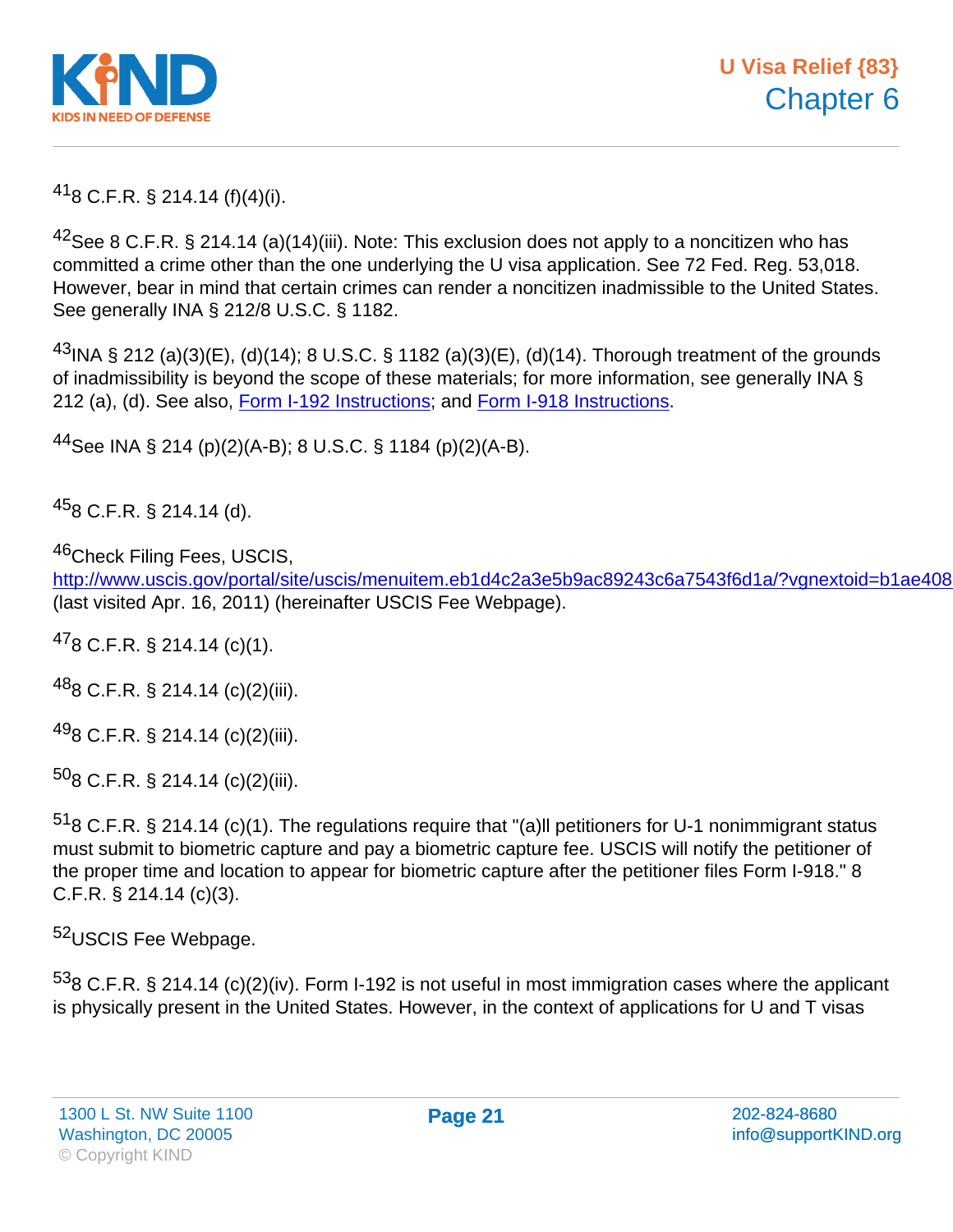approval by USCIS of Form I-192 allows applicants who are physically present in the United States but subject to un-waived grounds of inadmissibility to remain in the United States. See I-192, Application for Advance Permission to Enter as Nonimmigrant, USCIS, http://www.uscis.gov/portal/site/uscis/menuitem.5af9bb95919f35e66f614176543f6d1a/?vgnextoid=68db2c1a (last visited Apr. 16, 2011).

 $54$ Cf. 8 C.F.R. § 214.11 (j). The function of the I-601 in the U visa context, in practice, is to allow U visa applicants who are outside the United States to obtain waivers of the various grounds of inadmissibility and thus enter the United States.

<sup>55</sup>Immigration Law and Procedure § 28.02 (3)(b). This will be necessary if the applicant is inadmissible for lack of a valid passport or visa.

56See Signature Requirements for USCIS Forms, USCIS, http://www.uscis.gov/portal/site/uscis/menuitem.5af9bb95919f35e66f614176543f6d1a/?vgnextoid=9453d59a (last visited Apr. 16, 2011).

 $578$  C.F.R. § 214.14 (c)(2)(ii). Petitioner bears the burden to demonstrate eligibility for U-1 nonimmigrant status, and may submit all credible evidence relating to the petition for USCIS' consideration. USCIS conducts a de novo review of submitted evidence and may investigate any aspect of the petition as it chooses. USCIS determines the evidentiary value of all evidence, including the law enforcement certification, at its own sole discretion. 8 C.F.R. § 214.14 (c)(4). In the event that the decision-maker at the Vermont Service Center concludes that additional evidence would be helpful in adjudicating the application, he or she may send a Request for Evidence, or RFE, to the petitioner. See In re: Petitioner (name redacted), No. EAC 08 098 51148, 2010 WL 4088040 (Admin. App. Office, April 15, 2010).

 $588$  C.F.R. § 214.14 (f)(2).

 $598$  C.F.R. § 214.14 (f)(2).

<sup>60</sup>8 C.F.R. § 214.14 (f)(3).

61 Proceedings for deportation, exclusion, ie., or removal.

 $628$  C.F.R. § 214.14 (c)(1)(i).

63 Sanchez v. Mukasey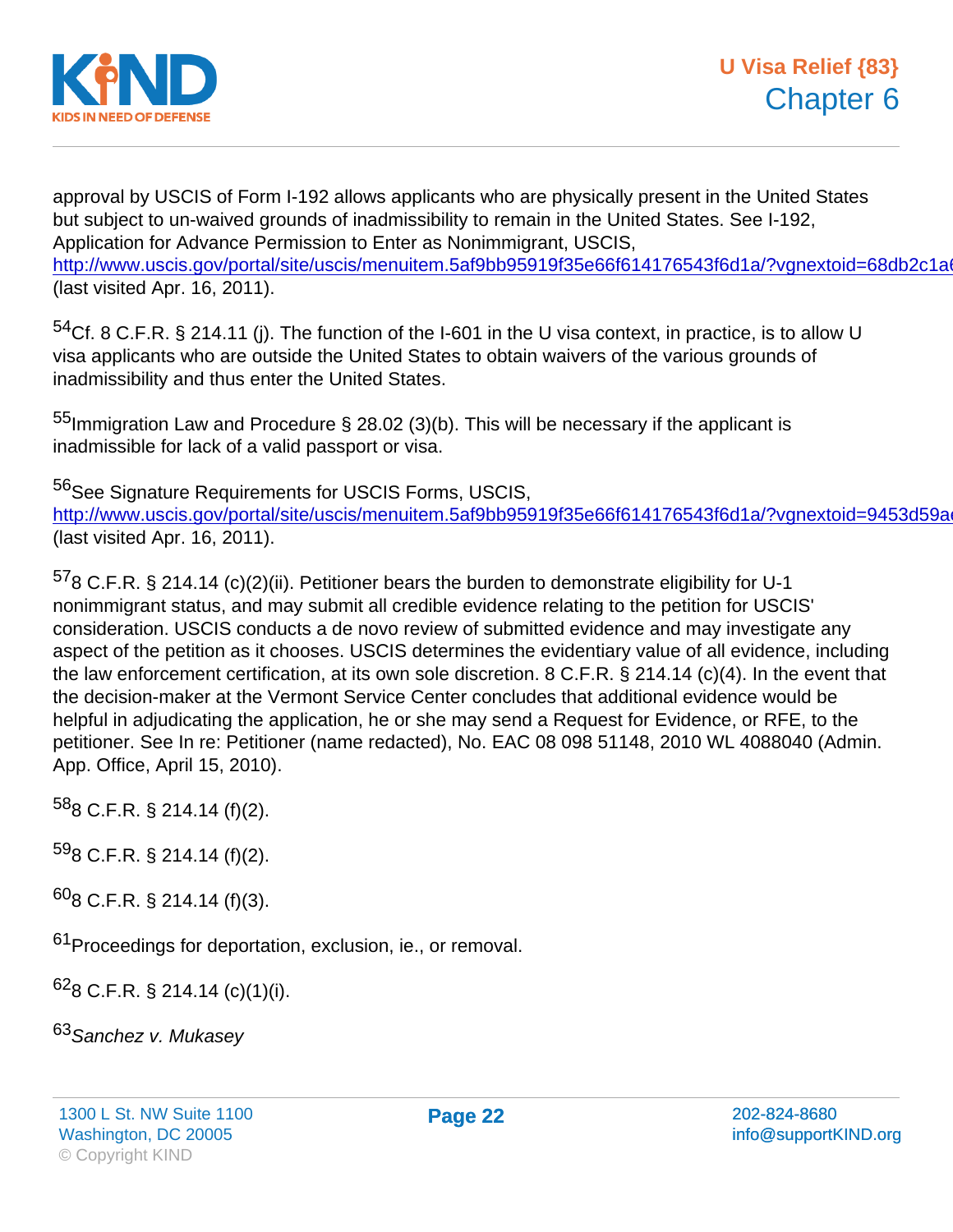

, 508 F.3d 1254 (9th Cir. 2007).

 $64$ See 8 C.F.R. § 214.14 (f).

 $658$  C.F.R. § 214.14 (c)(5)(ii).

 $668$  C.F.R. § 214.14 (c)(1)(ii).

<sup>67</sup>See USCIS, Adjudicator's Field Manual, Appendix 39-1, Guidance: Adjudicating Stay Requests Filed by U Nonimmigrant Status (U-Visa) Applicants, Memorandum from David J. Venturella, Acting Director, ICE (Sept. 24, 2009) (hereinafter Venturella Memo). According to this Memorandum, upon receiving the stay request, ICE will contact its local OCC to request a prima facie determination from the USCIS Vermont Service Center; if USCIS determines that prima facie eligibility exists, USCIS will notify ICE, which will grant the stay of removal unless "serious adverse factors" are present. The stay may remain effective for up to 180 days, but if at the end of that time USCIS has not finished adjudicating the U visa application, and no new adverse factors have emerged, ICE will extend the stay as needed for USCIS to finish adjudicating the petition.

 $688$  C.F.R. § 214.14 (c)(5)(ii).

 $698$  C.F.R. § 214.14 (c(5)(i).

<sup>70</sup>See 8 C.F.R. § 214.14 (f).

 $^{71}$ 8 C.F.R. § 214.14 (c)(5), (f)(6).

 $728$  C.F.R. § 214.14 (c)(5)(ii).

<sup>73</sup>See 8 C.F.R. § 214.14 (g)(1). If this rule has the effect of limiting the derivative's initial approved period to less than four years, then she may file Form I-539 Application to Extend/Change Nonimmigrant Status to request an extension of U nonimmigrant status for a period up to four years total. Approval may extend beyond the expiration date of the U-1 principal's status, but only if: 1. The derivative cannot enter the United States in a timely way because of delays in consular processing; 2. The extension is necessary to assure that the derivative can attain at least 3 years in nonimmigrant status for purposes of adjusting status under INA § 245 (m)/8 U.S.C. § 1255 (m). 8 C.F.R. § 214.14  $(g)(2)(i)$ .

74